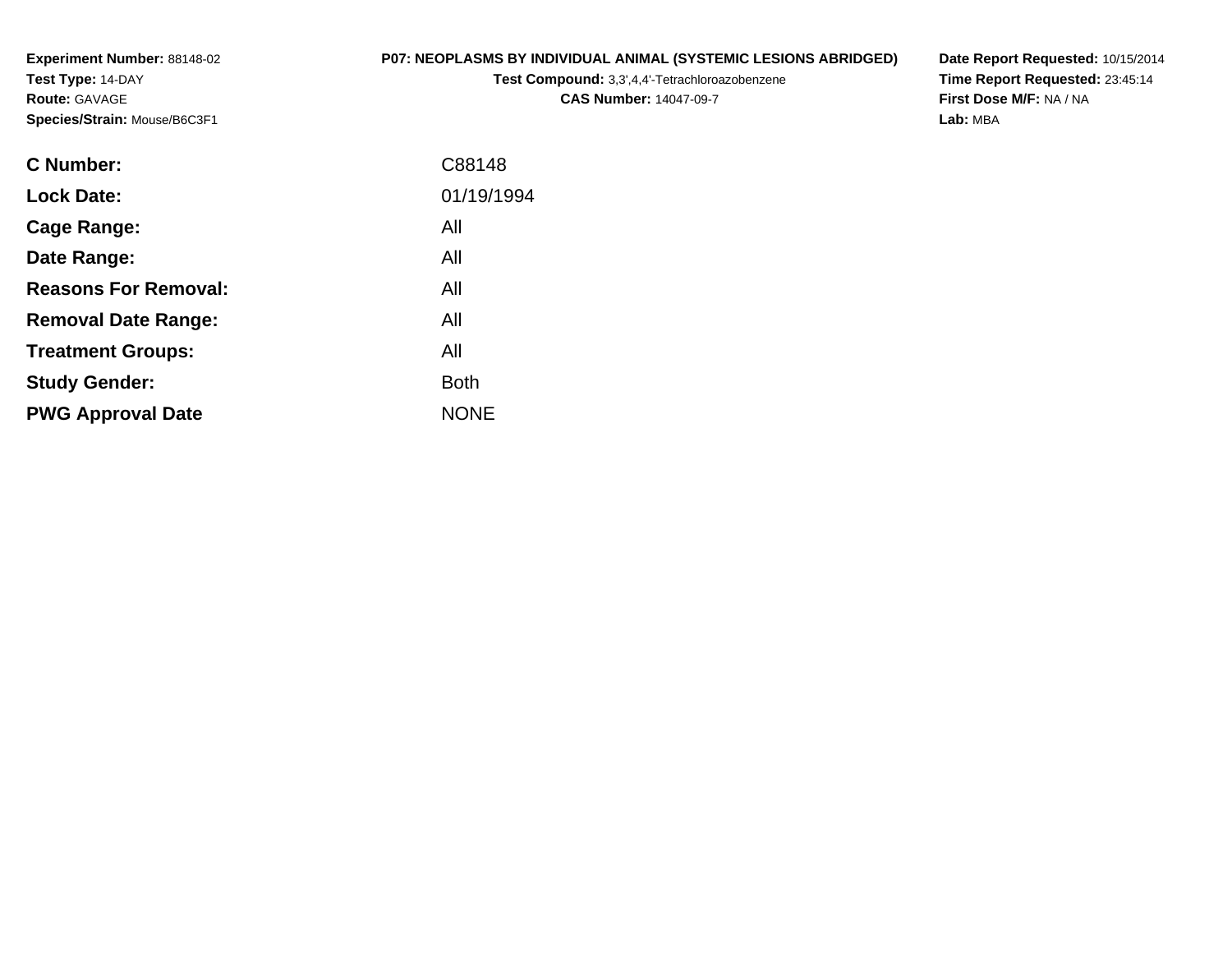**Test Type:** 14-DAY

**Route:** GAVAGE

**Species/Strain:** Mouse/B6C3F1

# **P07: NEOPLASMS BY INDIVIDUAL ANIMAL (SYSTEMIC LESIONS ABRIDGED)**

**Test Compound:** 3,3',4,4'-Tetrachloroazobenzene

**CAS Number:** 14047-09-7

**Date Report Requested:** 10/15/2014**Time Report Requested:** 23:45:14**First Dose M/F:** NA / NA**Lab:** MBA

| <b>B6C3F1 Mouse Male</b><br>0 MG/KG                | DAY ON TEST      | 0<br>0<br>1<br>$\overline{7}$ | 0<br>$\boldsymbol{\theta}$<br>1<br>$\overline{7}$      | 0<br>$\pmb{\theta}$<br>1<br>$\overline{7}$ | 0<br>0<br>$\boldsymbol{l}$<br>$\overline{7}$ | 0<br>$\boldsymbol{\theta}$<br>1<br>$\boldsymbol{7}$ |                       |
|----------------------------------------------------|------------------|-------------------------------|--------------------------------------------------------|--------------------------------------------|----------------------------------------------|-----------------------------------------------------|-----------------------|
|                                                    | <b>ANIMAL ID</b> | 0<br>0<br>0<br>0<br>1         | 0<br>$\mathbf 0$<br>$\mathbf 0$<br>0<br>$\overline{2}$ | 0<br>$\mathbf 0$<br>0<br>0<br>3            | 0<br>0<br>0<br>0<br>4                        | 0<br>0<br>0<br>0<br>5                               | <i><b>*TOTALS</b></i> |
| <b>Alimentary System</b>                           |                  |                               |                                                        |                                            |                                              |                                                     |                       |
| Gallbladder                                        |                  | $\ddot{}$                     | +                                                      | +                                          | $\ddot{}$                                    | +                                                   | 5                     |
| Liver                                              |                  | $+$                           | $+$                                                    | $+$                                        | $\ddot{}$                                    | $\ddot{}$                                           | 5                     |
| Stomach, Forestomach                               |                  | $+$                           | $+$                                                    | $+$                                        | $+$                                          | $\ddot{}$                                           | 5                     |
| Stomach, Glandular<br><b>Cardiovascular System</b> |                  | $+$                           | $\ddot{}$                                              | $+$                                        | $\ddot{}$                                    | $\ddot{}$                                           | 5                     |
| <b>NONE</b><br><b>Endocrine System</b>             |                  |                               |                                                        |                                            |                                              |                                                     |                       |
| <b>NONE</b><br><b>General Body System</b>          |                  |                               |                                                        |                                            |                                              |                                                     |                       |
| <b>NONE</b><br><b>Genital System</b>               |                  |                               |                                                        |                                            |                                              |                                                     |                       |
| <b>NONE</b><br><b>Hematopoietic System</b>         |                  |                               |                                                        |                                            |                                              |                                                     |                       |
| Lymph Node, Mesenteric                             |                  | $\pm$                         | +                                                      | +                                          | +                                            | +                                                   | 5                     |
| Spleen                                             |                  | $+$                           | $+$                                                    | $\ddot{}$                                  | $\ddot{}$                                    | +                                                   | 5                     |
| Thymus<br><b>Integumentary System</b>              |                  | $\ddot{}$                     | $\div$                                                 | ÷                                          | $\ddot{}$                                    | $\ddot{}$                                           | 5                     |
| <b>NONE</b>                                        |                  |                               |                                                        |                                            |                                              |                                                     |                       |

\* ..Total animals with tissue examined microscopically; Total animals with tumor **M** . Missing tissue M ..Missing tissue

+ ..Tissue examined microscopically

I ..Insufficient tissue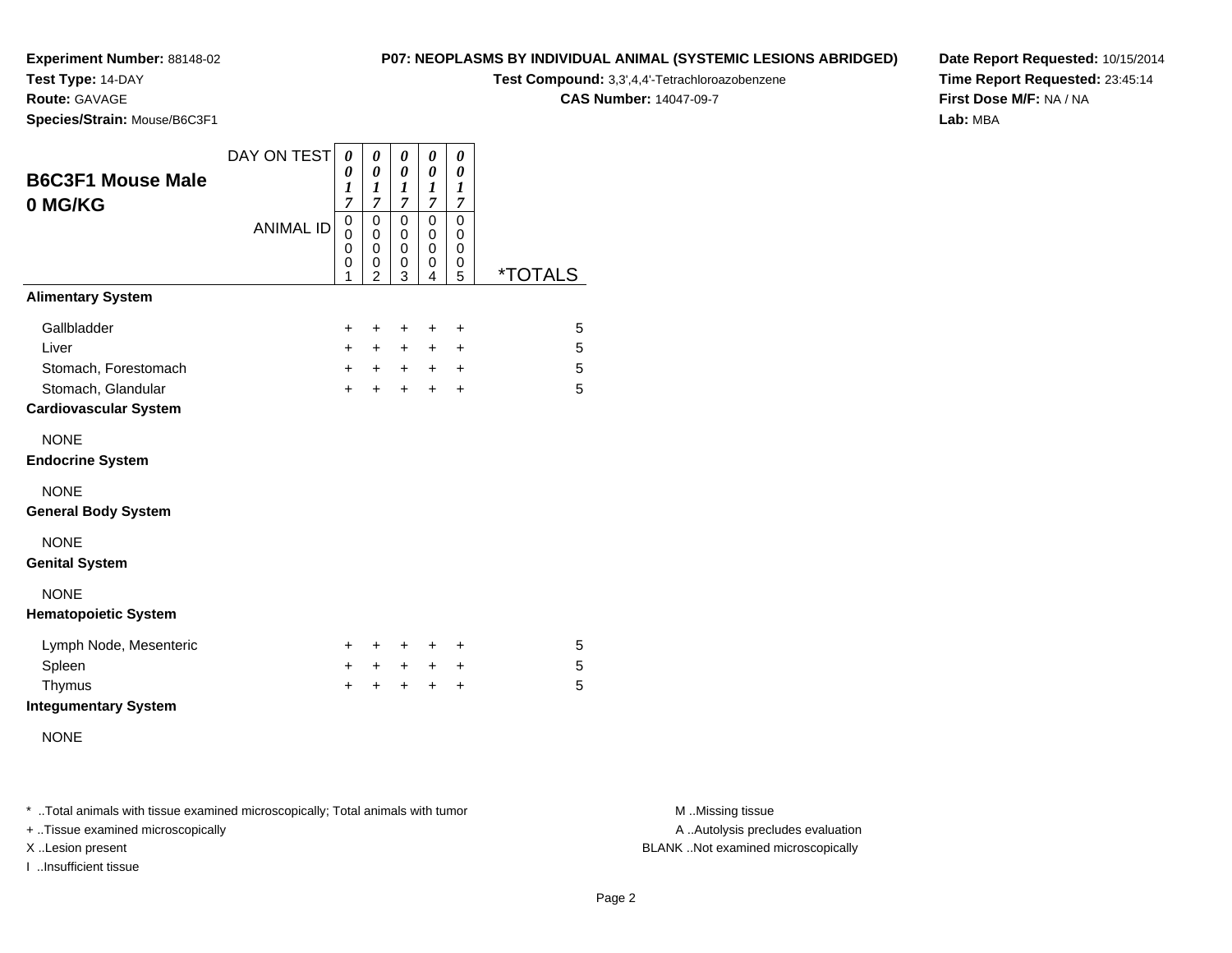**Test Type:** 14-DAY

**Route:** GAVAGE

**Species/Strain:** Mouse/B6C3F1

| P07: NEOPLASMS BY INDIVIDUAL ANIMAL (SYSTEMIC LESIONS ABRIDGED) |  |
|-----------------------------------------------------------------|--|
|-----------------------------------------------------------------|--|

**Test Compound:** 3,3',4,4'-Tetrachloroazobenzene

**CAS Number:** 14047-09-7

**Date Report Requested:** 10/15/2014**Time Report Requested:** 23:45:14**First Dose M/F:** NA / NA**Lab:** MBA

| <b>B6C3F1 Mouse Male</b><br>0 MG/KG | DAY ON TEST<br><b>ANIMAL ID</b> | 0<br>0<br>1<br>$\overline{7}$<br>0<br>$\bar{0}$<br>0<br>0<br>1 | 0<br>0<br>$\boldsymbol{l}$<br>7<br>0<br>$\mathbf 0$<br>0<br>$\mathbf 0$<br>$\overline{c}$ | 0<br>$\boldsymbol{\theta}$<br>1<br>7<br>0<br>$\mathbf 0$<br>$\mathbf 0$<br>0<br>3 | 0<br>0<br>1<br>7<br>0<br>0<br>0<br>0<br>4 | 0<br>0<br>1<br>7<br>0<br>0<br>0<br>0<br>5 | <i><b>*TOTALS</b></i> |
|-------------------------------------|---------------------------------|----------------------------------------------------------------|-------------------------------------------------------------------------------------------|-----------------------------------------------------------------------------------|-------------------------------------------|-------------------------------------------|-----------------------|
| <b>Musculoskeletal System</b>       |                                 |                                                                |                                                                                           |                                                                                   |                                           |                                           |                       |
| <b>NONE</b>                         |                                 |                                                                |                                                                                           |                                                                                   |                                           |                                           |                       |
| <b>Nervous System</b>               |                                 |                                                                |                                                                                           |                                                                                   |                                           |                                           |                       |
| <b>NONE</b>                         |                                 |                                                                |                                                                                           |                                                                                   |                                           |                                           |                       |
| <b>Respiratory System</b>           |                                 |                                                                |                                                                                           |                                                                                   |                                           |                                           |                       |
| <b>NONE</b>                         |                                 |                                                                |                                                                                           |                                                                                   |                                           |                                           |                       |
| <b>Special Senses System</b>        |                                 |                                                                |                                                                                           |                                                                                   |                                           |                                           |                       |
| <b>NONE</b>                         |                                 |                                                                |                                                                                           |                                                                                   |                                           |                                           |                       |
| <b>Urinary System</b>               |                                 |                                                                |                                                                                           |                                                                                   |                                           |                                           |                       |
| Kidney<br><b>SYSTEMIC LESIONS</b>   |                                 | $\ddot{}$                                                      | +                                                                                         | +                                                                                 | +                                         | $\ddot{}$                                 | 5                     |
| Multiple Organ                      |                                 | +                                                              |                                                                                           |                                                                                   |                                           | $\ddot{}$                                 | 5                     |

\* ..Total animals with tissue examined microscopically; Total animals with tumor **M** . Missing tissue M ..Missing tissue

+ ..Tissue examined microscopically

I ..Insufficient tissue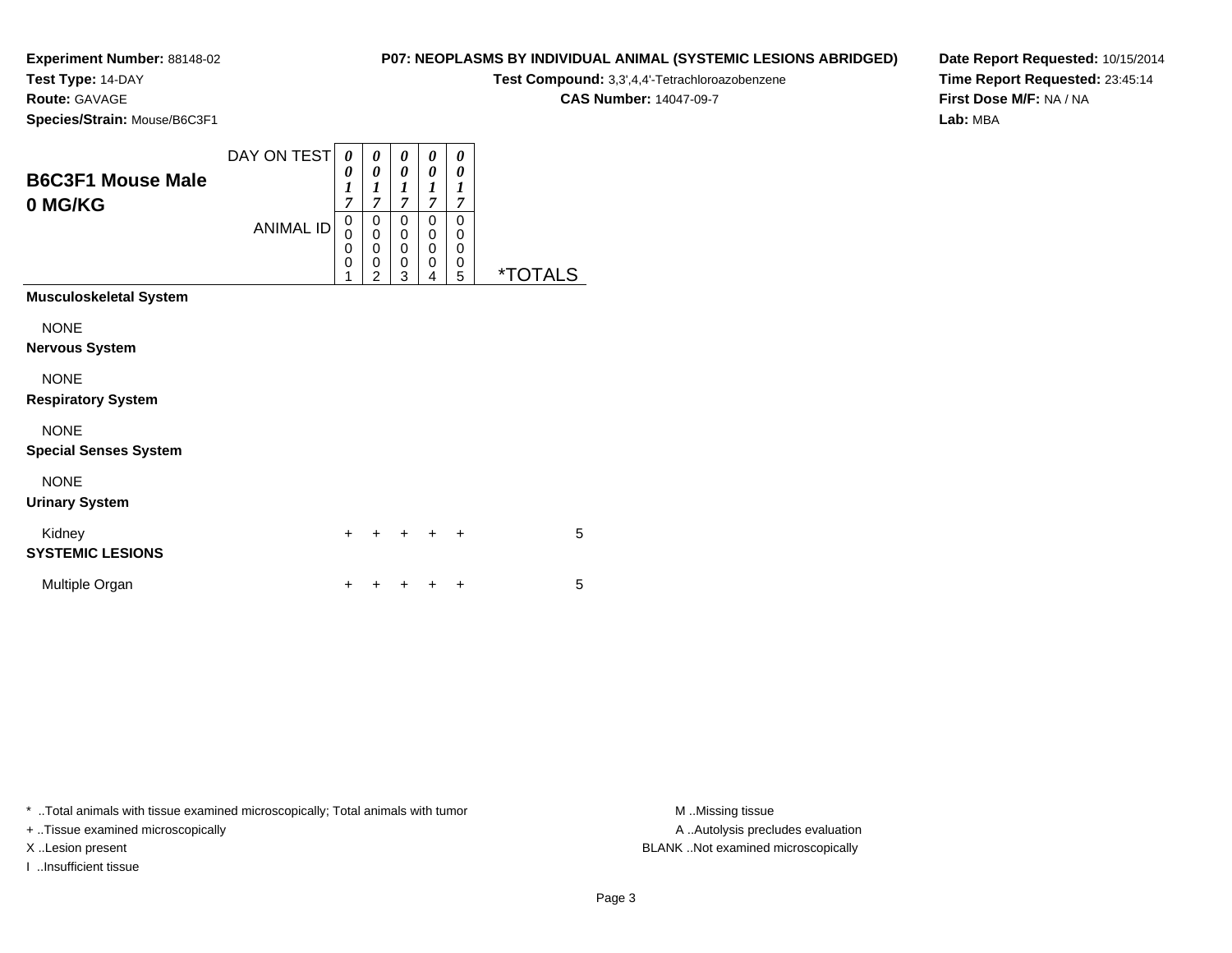| Experiment Number: 88148-02<br>Test Type: 14-DAY                                                                    |                  |                       | Test Compound: 3,3',4,4'-Tetrachloroazobenzene | P07: NEOPLASMS BY INDIVIDUAL ANIMAL (SYSTEMIC LESIONS ABRIDGED) | Date Report Requested: 10/15/2014<br>Time Report Requested: 23:45:14 |
|---------------------------------------------------------------------------------------------------------------------|------------------|-----------------------|------------------------------------------------|-----------------------------------------------------------------|----------------------------------------------------------------------|
| Route: GAVAGE<br>Species/Strain: Mouse/B6C3F1                                                                       |                  |                       | <b>CAS Number: 14047-09-7</b>                  |                                                                 | First Dose M/F: NA / NA<br>Lab: MBA                                  |
|                                                                                                                     | DAY ON TEST      |                       |                                                |                                                                 |                                                                      |
| <b>B6C3F1 Mouse Male</b>                                                                                            |                  |                       |                                                |                                                                 |                                                                      |
| 1 MG/KG                                                                                                             |                  |                       |                                                |                                                                 |                                                                      |
|                                                                                                                     | <b>ANIMAL ID</b> |                       |                                                |                                                                 |                                                                      |
| <b>Alimentary System</b>                                                                                            |                  | <i><b>*TOTALS</b></i> |                                                |                                                                 |                                                                      |
| <b>NONE</b><br><b>Cardiovascular System</b>                                                                         |                  |                       |                                                |                                                                 |                                                                      |
| <b>NONE</b><br><b>Endocrine System</b>                                                                              |                  |                       |                                                |                                                                 |                                                                      |
| <b>NONE</b><br><b>General Body System</b>                                                                           |                  |                       |                                                |                                                                 |                                                                      |
| <b>NONE</b><br><b>Genital System</b>                                                                                |                  |                       |                                                |                                                                 |                                                                      |
| <b>NONE</b><br><b>Hematopoietic System</b>                                                                          |                  |                       |                                                |                                                                 |                                                                      |
| <b>NONE</b><br><b>Integumentary System</b>                                                                          |                  |                       |                                                |                                                                 |                                                                      |
| <b>NONE</b><br><b>Musculoskeletal System</b>                                                                        |                  |                       |                                                |                                                                 |                                                                      |
| <b>NONE</b><br><b>Nervous System</b>                                                                                |                  |                       |                                                |                                                                 |                                                                      |
| <b>NONE</b>                                                                                                         |                  |                       |                                                |                                                                 |                                                                      |
| * Total animals with tissue examined microscopically; Total animals with tumor<br>+ Tissue examined microscopically |                  |                       |                                                | M Missing tissue<br>A Autolysis precludes evaluation            |                                                                      |

I ..Insufficient tissue

X ..Lesion present BLANK ..Not examined microscopically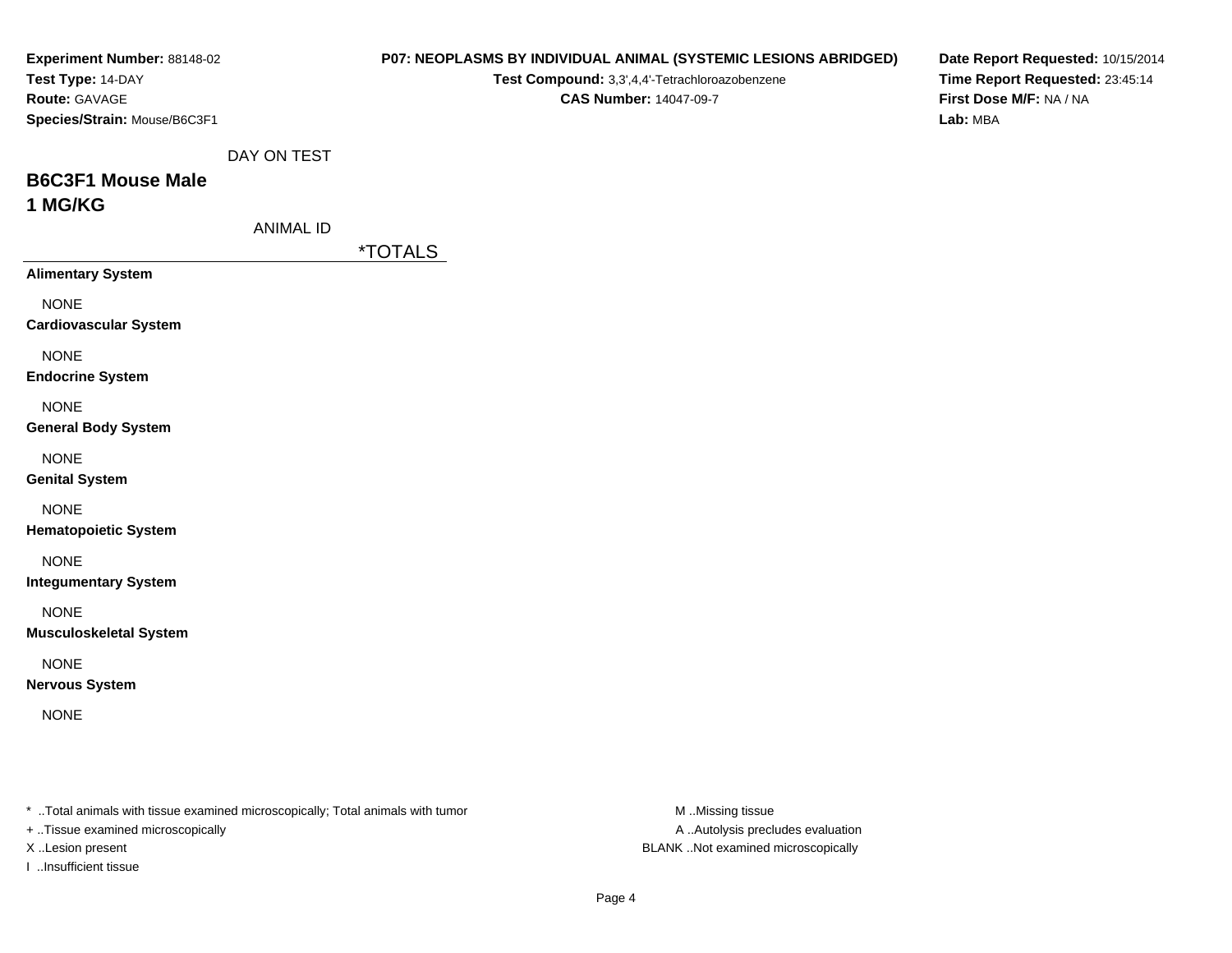\* ..Total animals with tissue examined microscopically; Total animals with tumor M..Missing tissue M ..Missing tissue

+ ..Tissue examined microscopically

I ..Insufficient tissue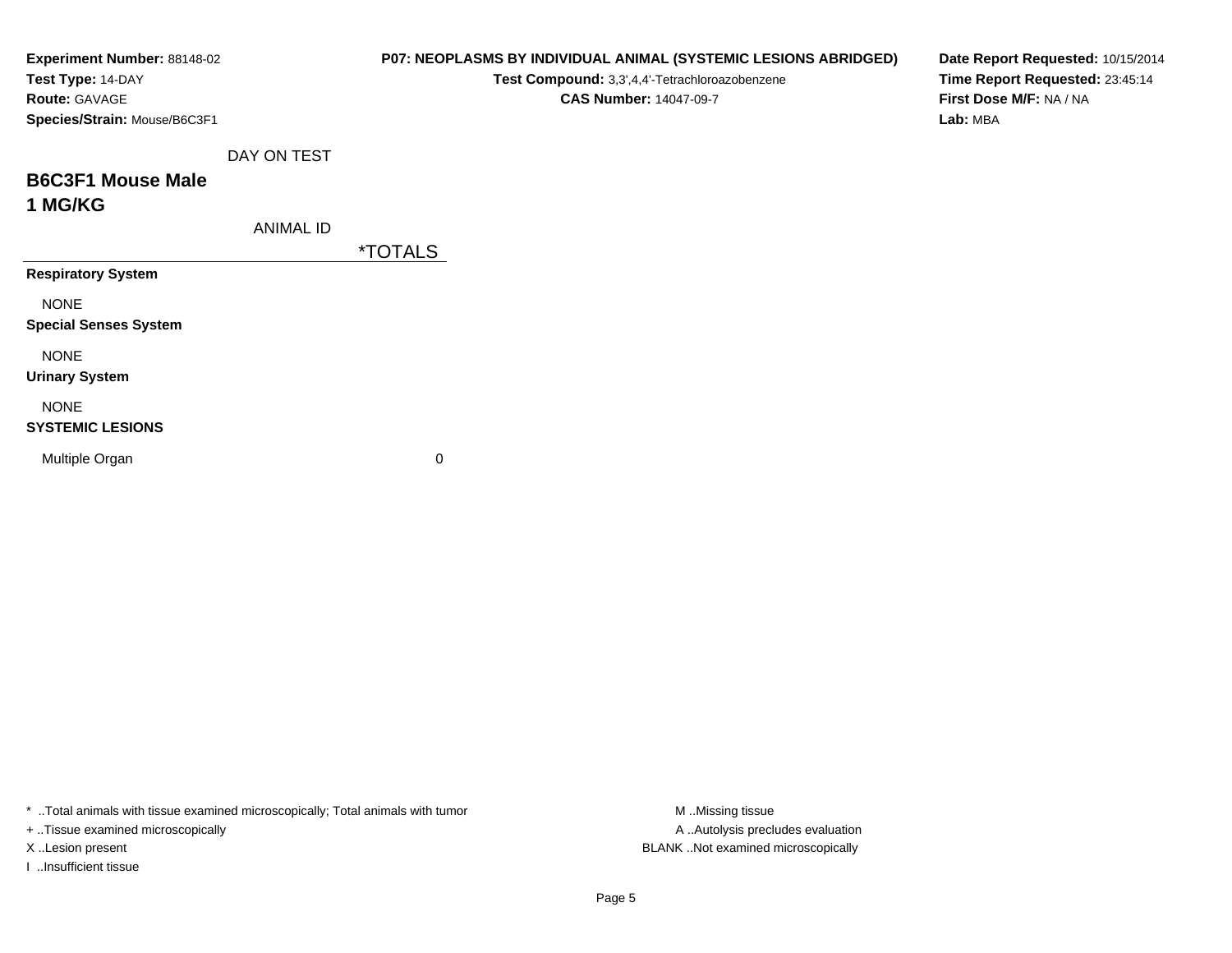| Experiment Number: 88148-02                                                     |                  | P07: NEOPLASMS BY INDIVIDUAL ANIMAL (SYSTEMIC LESIONS ABRIDGED) |                  | Date Report Requested: 10/15/2014 |
|---------------------------------------------------------------------------------|------------------|-----------------------------------------------------------------|------------------|-----------------------------------|
| Test Type: 14-DAY                                                               |                  | Test Compound: 3,3',4,4'-Tetrachloroazobenzene                  |                  | Time Report Requested: 23:45:14   |
| Route: GAVAGE                                                                   |                  | <b>CAS Number: 14047-09-7</b>                                   |                  | First Dose M/F: NA / NA           |
| Species/Strain: Mouse/B6C3F1                                                    |                  |                                                                 |                  | Lab: MBA                          |
|                                                                                 | DAY ON TEST      |                                                                 |                  |                                   |
| <b>B6C3F1 Mouse Male</b>                                                        |                  |                                                                 |                  |                                   |
| <b>MG/KG</b><br>3.2                                                             |                  |                                                                 |                  |                                   |
|                                                                                 | <b>ANIMAL ID</b> |                                                                 |                  |                                   |
|                                                                                 |                  | <i><b>*TOTALS</b></i>                                           |                  |                                   |
| <b>Alimentary System</b>                                                        |                  |                                                                 |                  |                                   |
| <b>NONE</b>                                                                     |                  |                                                                 |                  |                                   |
| <b>Cardiovascular System</b>                                                    |                  |                                                                 |                  |                                   |
| <b>NONE</b>                                                                     |                  |                                                                 |                  |                                   |
| <b>Endocrine System</b>                                                         |                  |                                                                 |                  |                                   |
| <b>NONE</b>                                                                     |                  |                                                                 |                  |                                   |
| <b>General Body System</b>                                                      |                  |                                                                 |                  |                                   |
| <b>NONE</b>                                                                     |                  |                                                                 |                  |                                   |
| <b>Genital System</b>                                                           |                  |                                                                 |                  |                                   |
|                                                                                 |                  |                                                                 |                  |                                   |
| <b>NONE</b>                                                                     |                  |                                                                 |                  |                                   |
| <b>Hematopoietic System</b>                                                     |                  |                                                                 |                  |                                   |
| <b>NONE</b>                                                                     |                  |                                                                 |                  |                                   |
| <b>Integumentary System</b>                                                     |                  |                                                                 |                  |                                   |
| <b>NONE</b>                                                                     |                  |                                                                 |                  |                                   |
| <b>Musculoskeletal System</b>                                                   |                  |                                                                 |                  |                                   |
| <b>NONE</b>                                                                     |                  |                                                                 |                  |                                   |
| <b>Nervous System</b>                                                           |                  |                                                                 |                  |                                   |
| <b>NONE</b>                                                                     |                  |                                                                 |                  |                                   |
|                                                                                 |                  |                                                                 |                  |                                   |
|                                                                                 |                  |                                                                 |                  |                                   |
|                                                                                 |                  |                                                                 |                  |                                   |
| *  Total animals with tissue examined microscopically; Total animals with tumor |                  |                                                                 | M Missing tissue |                                   |

+ ..Tissue examined microscopically

I ..Insufficient tissue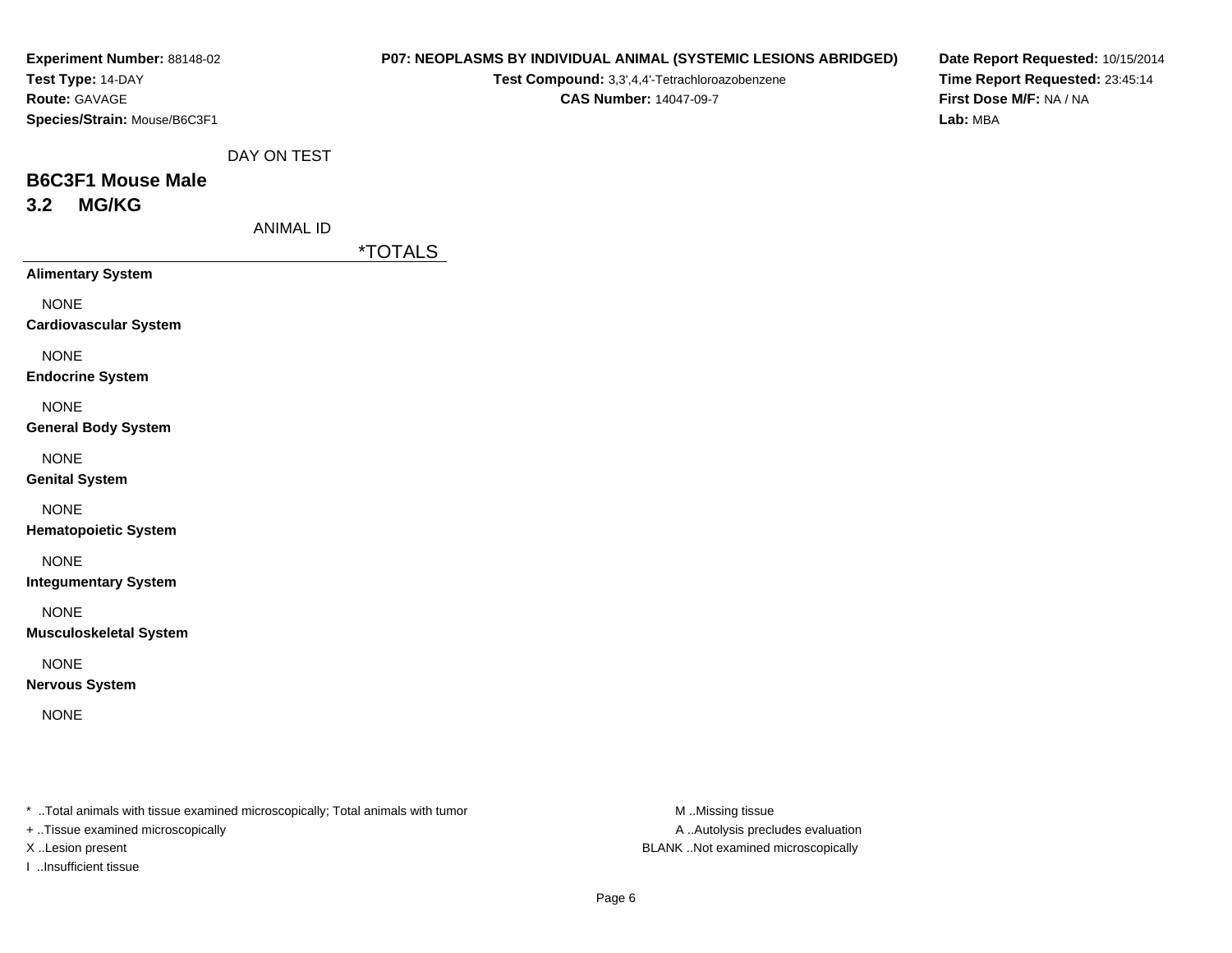| Experiment Number: 88148-02  |                  | P07: NEOPLASMS BY INDIVIDUAL ANIMAL (SYSTEMIC LESIONS ABRIDGED) | Date Report Requested: 10/15/2014 |
|------------------------------|------------------|-----------------------------------------------------------------|-----------------------------------|
| Test Type: 14-DAY            |                  | Test Compound: 3,3',4,4'-Tetrachloroazobenzene                  | Time Report Requested: 23:45:14   |
| Route: GAVAGE                |                  | <b>CAS Number: 14047-09-7</b>                                   | First Dose M/F: NA / NA           |
| Species/Strain: Mouse/B6C3F1 |                  |                                                                 | Lab: MBA                          |
|                              | DAY ON TEST      |                                                                 |                                   |
| <b>B6C3F1 Mouse Male</b>     |                  |                                                                 |                                   |
| <b>MG/KG</b><br>3.2          |                  |                                                                 |                                   |
|                              | <b>ANIMAL ID</b> |                                                                 |                                   |
|                              |                  | <i><b>*TOTALS</b></i>                                           |                                   |
| <b>Respiratory System</b>    |                  |                                                                 |                                   |
| <b>NONE</b>                  |                  |                                                                 |                                   |
| <b>Special Senses System</b> |                  |                                                                 |                                   |
| <b>NONE</b>                  |                  |                                                                 |                                   |
| <b>Urinary System</b>        |                  |                                                                 |                                   |
| <b>NONE</b>                  |                  |                                                                 |                                   |
| <b>SYSTEMIC LESIONS</b>      |                  |                                                                 |                                   |
| Multiple Organ               |                  | 0                                                               |                                   |
|                              |                  |                                                                 |                                   |
|                              |                  |                                                                 |                                   |

\* ..Total animals with tissue examined microscopically; Total animals with tumor M..Missing tissue M ..Missing tissue

+ ..Tissue examined microscopically

I ..Insufficient tissue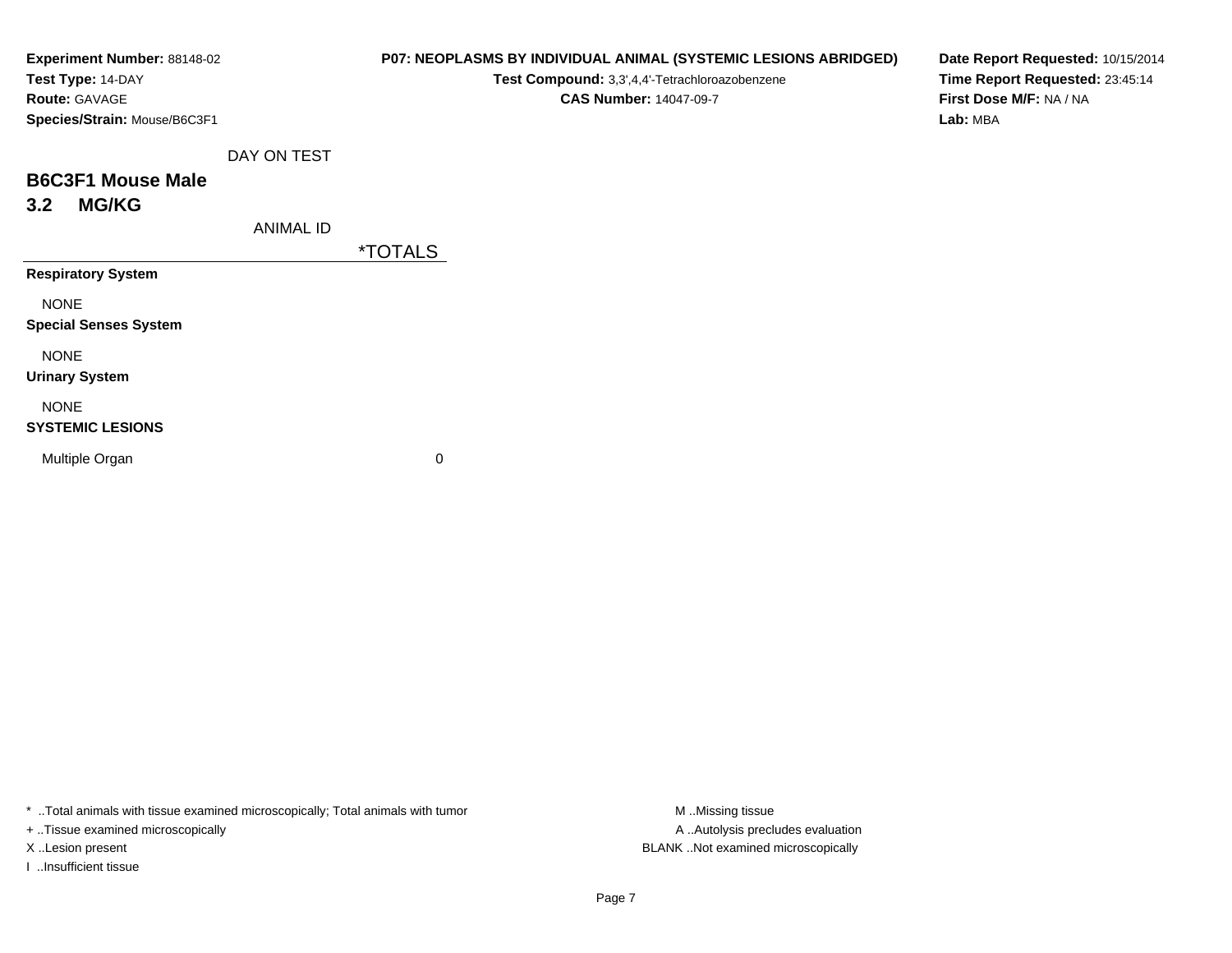| Experiment Number: 88148-02<br>Test Type: 14-DAY                                                                    |                  | P07: NEOPLASMS BY INDIVIDUAL ANIMAL (SYSTEMIC LESIONS ABRIDGED)<br>Test Compound: 3,3',4,4'-Tetrachloroazobenzene |                                                       | Date Report Requested: 10/15/2014<br>Time Report Requested: 23:45:14 |
|---------------------------------------------------------------------------------------------------------------------|------------------|-------------------------------------------------------------------------------------------------------------------|-------------------------------------------------------|----------------------------------------------------------------------|
| Route: GAVAGE<br>Species/Strain: Mouse/B6C3F1                                                                       |                  | <b>CAS Number: 14047-09-7</b>                                                                                     |                                                       | First Dose M/F: NA / NA<br>Lab: MBA                                  |
|                                                                                                                     | DAY ON TEST      |                                                                                                                   |                                                       |                                                                      |
| <b>B6C3F1 Mouse Male</b>                                                                                            |                  |                                                                                                                   |                                                       |                                                                      |
| 10 MG/KG                                                                                                            |                  |                                                                                                                   |                                                       |                                                                      |
|                                                                                                                     | <b>ANIMAL ID</b> | <i><b>*TOTALS</b></i>                                                                                             |                                                       |                                                                      |
| <b>Alimentary System</b>                                                                                            |                  |                                                                                                                   |                                                       |                                                                      |
| <b>NONE</b><br><b>Cardiovascular System</b>                                                                         |                  |                                                                                                                   |                                                       |                                                                      |
| <b>NONE</b><br><b>Endocrine System</b>                                                                              |                  |                                                                                                                   |                                                       |                                                                      |
| <b>NONE</b><br><b>General Body System</b>                                                                           |                  |                                                                                                                   |                                                       |                                                                      |
| <b>NONE</b><br><b>Genital System</b>                                                                                |                  |                                                                                                                   |                                                       |                                                                      |
| <b>NONE</b><br><b>Hematopoietic System</b>                                                                          |                  |                                                                                                                   |                                                       |                                                                      |
| <b>NONE</b><br><b>Integumentary System</b>                                                                          |                  |                                                                                                                   |                                                       |                                                                      |
| <b>NONE</b><br><b>Musculoskeletal System</b>                                                                        |                  |                                                                                                                   |                                                       |                                                                      |
| <b>NONE</b><br><b>Nervous System</b>                                                                                |                  |                                                                                                                   |                                                       |                                                                      |
| <b>NONE</b>                                                                                                         |                  |                                                                                                                   |                                                       |                                                                      |
| * Total animals with tissue examined microscopically; Total animals with tumor<br>+ Tissue examined microscopically |                  |                                                                                                                   | M Missing tissue<br>A  Autolysis precludes evaluation |                                                                      |

I ..Insufficient tissue

X ..Lesion present BLANK ..Not examined microscopically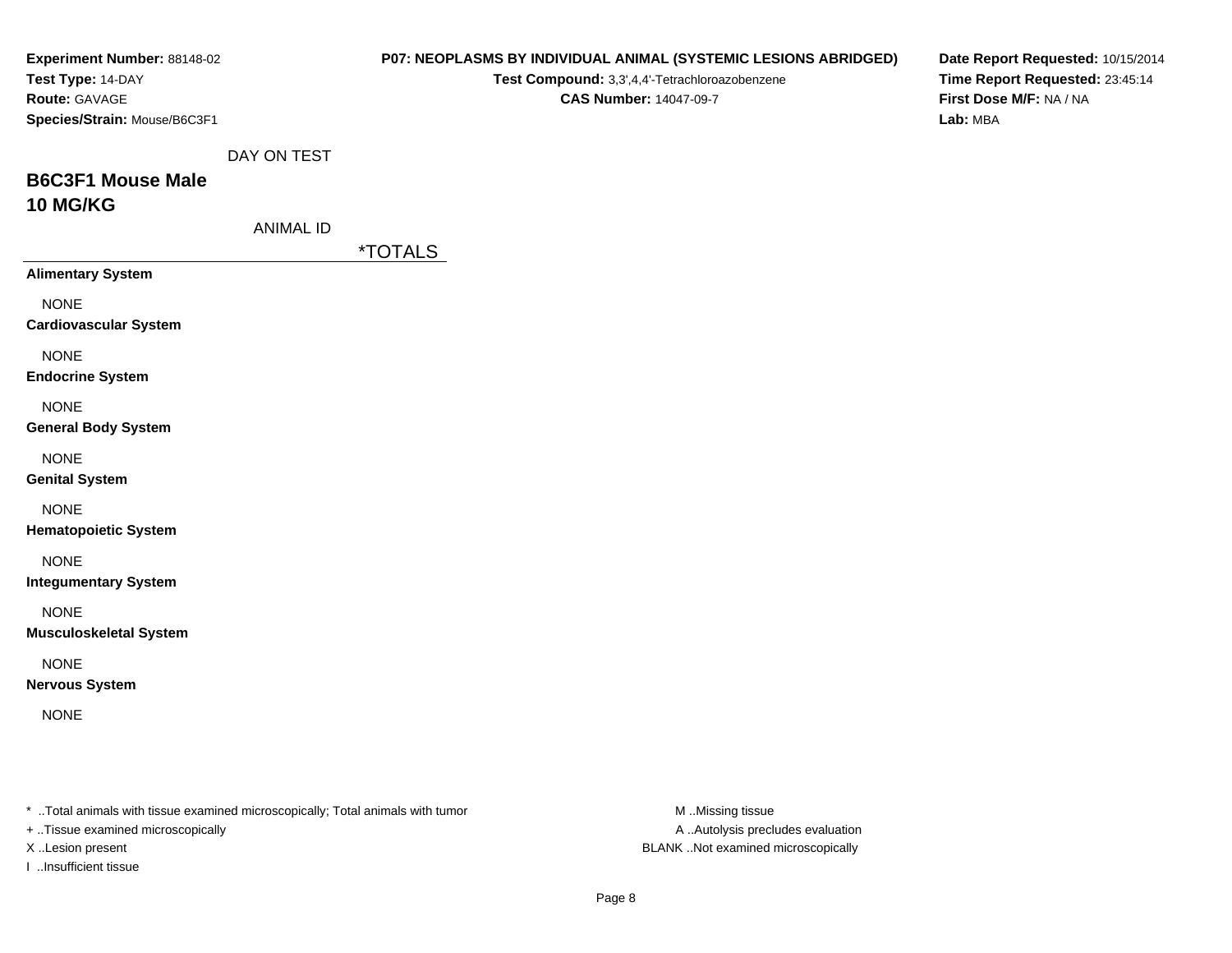| Experiment Number: 88148-02<br>Test Type: 14-DAY<br>Route: GAVAGE<br>Species/Strain: Mouse/B6C3F1 |                  | P07: NEOPLASMS BY INDIVIDUAL ANIMAL (SYSTEMIC LESIONS ABRIDGED)<br>Test Compound: 3,3',4,4'-Tetrachloroazobenzene<br><b>CAS Number: 14047-09-7</b> | Date Report Requested: 10/15/2014<br>Time Report Requested: 23:45:14<br>First Dose M/F: NA / NA<br>Lab: MBA |
|---------------------------------------------------------------------------------------------------|------------------|----------------------------------------------------------------------------------------------------------------------------------------------------|-------------------------------------------------------------------------------------------------------------|
|                                                                                                   | DAY ON TEST      |                                                                                                                                                    |                                                                                                             |
| <b>B6C3F1 Mouse Male</b><br><b>10 MG/KG</b>                                                       |                  |                                                                                                                                                    |                                                                                                             |
|                                                                                                   | <b>ANIMAL ID</b> |                                                                                                                                                    |                                                                                                             |
|                                                                                                   |                  | <i><b>*TOTALS</b></i>                                                                                                                              |                                                                                                             |
| <b>Respiratory System</b>                                                                         |                  |                                                                                                                                                    |                                                                                                             |
| <b>NONE</b><br><b>Special Senses System</b>                                                       |                  |                                                                                                                                                    |                                                                                                             |
| <b>NONE</b><br><b>Urinary System</b>                                                              |                  |                                                                                                                                                    |                                                                                                             |
| <b>NONE</b><br><b>SYSTEMIC LESIONS</b>                                                            |                  |                                                                                                                                                    |                                                                                                             |
| Multiple Organ                                                                                    |                  | 0                                                                                                                                                  |                                                                                                             |

\* ..Total animals with tissue examined microscopically; Total animals with tumor M..Missing tissue M

+ ..Tissue examined microscopically

I ..Insufficient tissue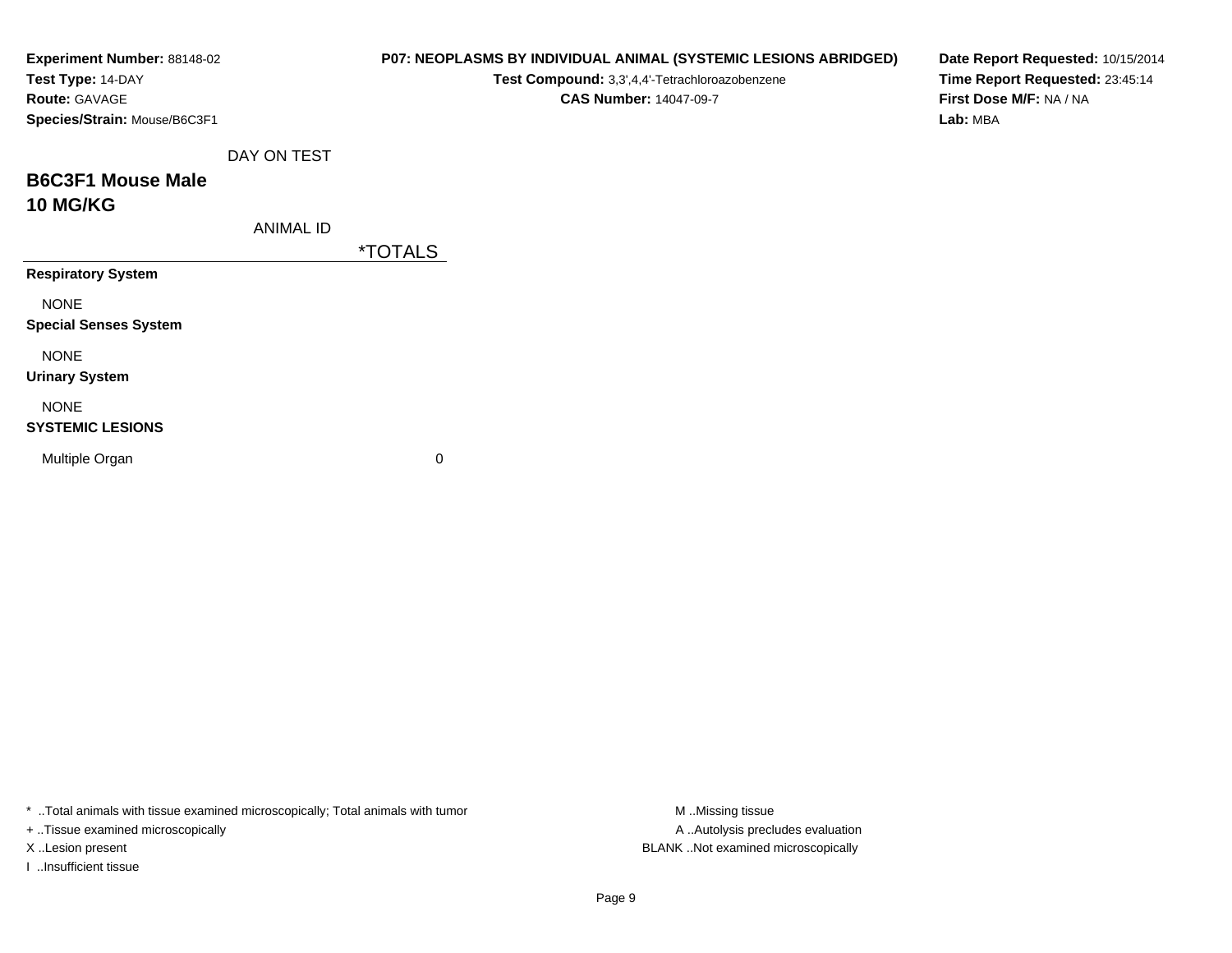**Test Type:** 14-DAY

**Route:** GAVAGE

**Species/Strain:** Mouse/B6C3F1

| <b>P07: NEOPLASMS BY INDIVIDUAL ANIMAL (SYSTEMIC LESIONS ABRIDGED)</b> |
|------------------------------------------------------------------------|
| <b>Test Compound:</b> 3.3'.4.4'-Tetrachloroazobenzene                  |
| <b>CAS Number: 14047-09-7</b>                                          |

**Date Report Requested:** 10/15/2014**Time Report Requested:** 23:45:14**First Dose M/F:** NA / NA**Lab:** MBA

| <b>B6C3F1 Mouse Male</b><br>32 MG/KG                                                                                                    | DAY ON TEST      | $\boldsymbol{\theta}$<br>0<br>$\frac{1}{7}$            | 0<br>0<br>$\frac{1}{7}$              | 0<br>$\boldsymbol{\theta}$<br>$\frac{1}{7}$  | $\pmb{\theta}$<br>0<br>$\boldsymbol{l}$<br>$\overline{7}$ | $\pmb{\theta}$<br>0<br>1<br>$\overline{7}$ |                       |                                                                                             |
|-----------------------------------------------------------------------------------------------------------------------------------------|------------------|--------------------------------------------------------|--------------------------------------|----------------------------------------------|-----------------------------------------------------------|--------------------------------------------|-----------------------|---------------------------------------------------------------------------------------------|
|                                                                                                                                         | <b>ANIMAL ID</b> | 0<br>0<br>0<br>$\overline{\mathbf{c}}$<br>$\mathbf{1}$ | $\pmb{0}$<br>0<br>0<br>$\frac{2}{2}$ | $\pmb{0}$<br>0<br>$\pmb{0}$<br>$\frac{2}{3}$ | $\pmb{0}$<br>$\pmb{0}$<br>$\mathbf 0$<br>$\frac{2}{4}$    | $\pmb{0}$<br>0<br>0<br>$\frac{2}{5}$       | <i><b>*TOTALS</b></i> |                                                                                             |
| <b>Alimentary System</b>                                                                                                                |                  |                                                        |                                      |                                              |                                                           |                                            |                       |                                                                                             |
| <b>NONE</b><br><b>Cardiovascular System</b>                                                                                             |                  |                                                        |                                      |                                              |                                                           |                                            |                       |                                                                                             |
| <b>NONE</b><br><b>Endocrine System</b>                                                                                                  |                  |                                                        |                                      |                                              |                                                           |                                            |                       |                                                                                             |
| <b>NONE</b><br><b>General Body System</b>                                                                                               |                  |                                                        |                                      |                                              |                                                           |                                            |                       |                                                                                             |
| <b>NONE</b><br><b>Genital System</b>                                                                                                    |                  |                                                        |                                      |                                              |                                                           |                                            |                       |                                                                                             |
| <b>NONE</b><br><b>Hematopoietic System</b>                                                                                              |                  |                                                        |                                      |                                              |                                                           |                                            |                       |                                                                                             |
| Spleen<br><b>Integumentary System</b>                                                                                                   |                  | $+$                                                    |                                      | $+ + + + +$                                  |                                                           |                                            | 5                     |                                                                                             |
| <b>NONE</b><br><b>Musculoskeletal System</b>                                                                                            |                  |                                                        |                                      |                                              |                                                           |                                            |                       |                                                                                             |
| <b>NONE</b><br><b>Nervous System</b>                                                                                                    |                  |                                                        |                                      |                                              |                                                           |                                            |                       |                                                                                             |
| <b>NONE</b>                                                                                                                             |                  |                                                        |                                      |                                              |                                                           |                                            |                       |                                                                                             |
| * Total animals with tissue examined microscopically; Total animals with tumor<br>+ Tissue examined microscopically<br>X Lesion present |                  |                                                        |                                      |                                              |                                                           |                                            |                       | M Missing tissue<br>A  Autolysis precludes evaluation<br>BLANK Not examined microscopically |

I ..Insufficient tissue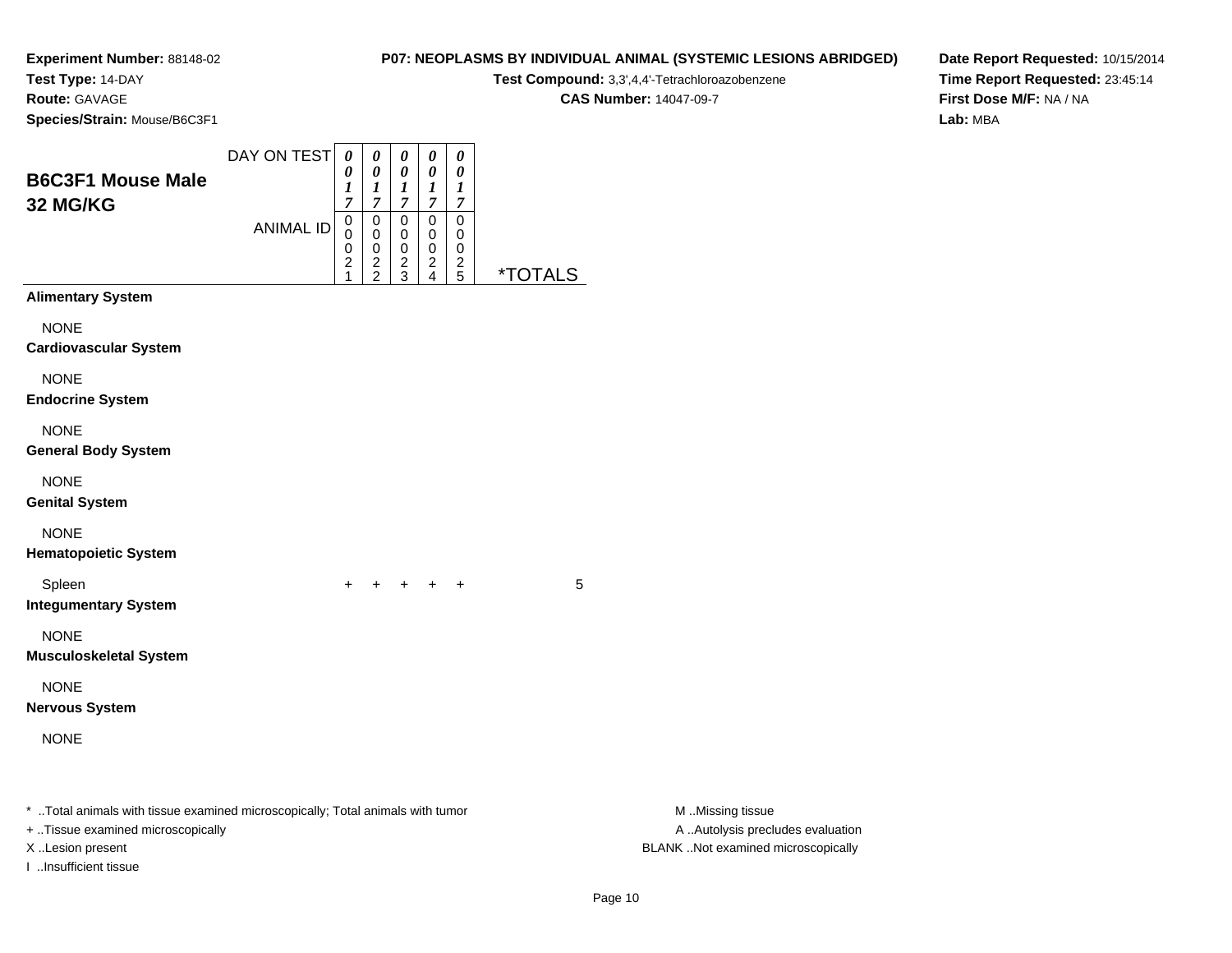**Test Type:** 14-DAY

**Route:** GAVAGE

**Species/Strain:** Mouse/B6C3F1

| P07: NEOPLASMS BY INDIVIDUAL ANIMAL (SYSTEMIC LESIONS ABRIDGED) |  |  |  |
|-----------------------------------------------------------------|--|--|--|
|                                                                 |  |  |  |

**Test Compound:** 3,3',4,4'-Tetrachloroazobenzene

**CAS Number:** 14047-09-7

**Date Report Requested:** 10/15/2014**Time Report Requested:** 23:45:14**First Dose M/F:** NA / NA**Lab:** MBA

| <b>B6C3F1 Mouse Male</b><br>32 MG/KG        | DAY ON TEST      | 0<br>0<br>1<br>$\overline{7}$      | 0<br>0<br>1<br>7                                          | 0<br>0<br>1<br>7                                       | 0<br>0<br>1<br>7                                                 | 0<br>0<br>1<br>7             |                       |
|---------------------------------------------|------------------|------------------------------------|-----------------------------------------------------------|--------------------------------------------------------|------------------------------------------------------------------|------------------------------|-----------------------|
|                                             | <b>ANIMAL ID</b> | 0<br>0<br>0<br>$\overline{2}$<br>1 | 0<br>$\mathbf 0$<br>0<br>$\overline{c}$<br>$\overline{2}$ | 0<br>$\mathbf 0$<br>$\mathbf 0$<br>$\overline{c}$<br>3 | $\Omega$<br>$\mathbf 0$<br>0<br>$\overline{c}$<br>$\overline{4}$ | $\Omega$<br>0<br>0<br>2<br>5 | <i><b>*TOTALS</b></i> |
| <b>Respiratory System</b>                   |                  |                                    |                                                           |                                                        |                                                                  |                              |                       |
| <b>NONE</b><br><b>Special Senses System</b> |                  |                                    |                                                           |                                                        |                                                                  |                              |                       |
| <b>NONE</b><br><b>Urinary System</b>        |                  |                                    |                                                           |                                                        |                                                                  |                              |                       |
| <b>NONE</b><br><b>SYSTEMIC LESIONS</b>      |                  |                                    |                                                           |                                                        |                                                                  |                              |                       |
| Multiple Organ                              |                  | ÷                                  |                                                           |                                                        |                                                                  | ÷                            | 5                     |

\* ..Total animals with tissue examined microscopically; Total animals with tumor **M** . Missing tissue M ..Missing tissue

+ ..Tissue examined microscopically

I ..Insufficient tissue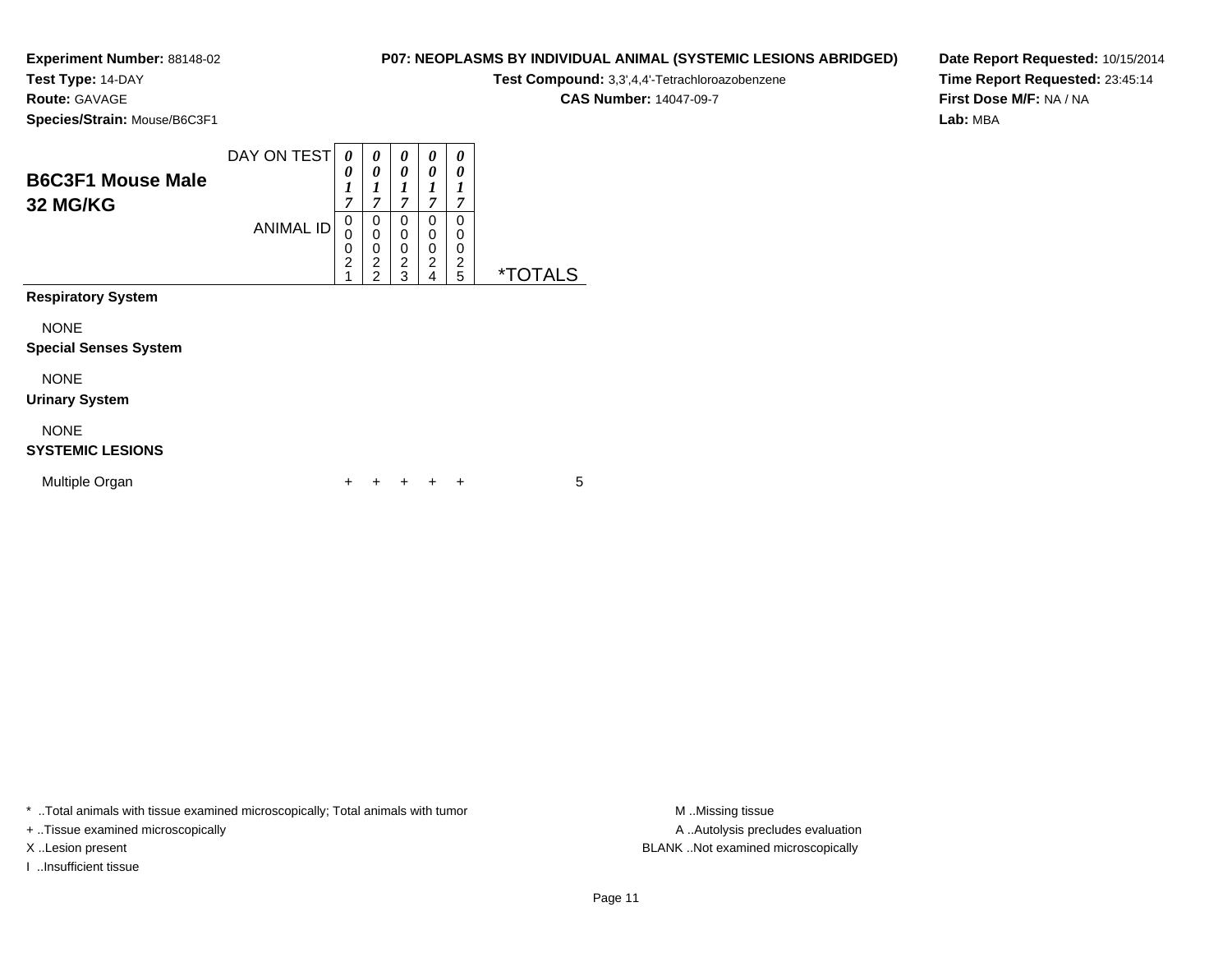**Test Type:** 14-DAY

# **Route:** GAVAGE

**Species/Strain:** Mouse/B6C3F1

#### **P07: NEOPLASMS BY INDIVIDUAL ANIMAL (SYSTEMIC LESIONS ABRIDGED)**

**Test Compound:** 3,3',4,4'-Tetrachloroazobenzene

**CAS Number:** 14047-09-7

**Date Report Requested:** 10/15/2014**Time Report Requested:** 23:45:14**First Dose M/F:** NA / NA**Lab:** MBA

| <b>B6C3F1 Mouse Male</b><br><b>MG/KG</b><br>100    | DAY ON TEST      | $\boldsymbol{\theta}$<br>0<br>1<br>7                   | 0<br>0<br>$\boldsymbol{l}$<br>$\overline{7}$                        | 0<br>$\pmb{\theta}$<br>1<br>$\overline{7}$   | 0<br>0<br>1<br>$\overline{7}$ | 0<br>0<br>$\boldsymbol{l}$<br>$\overline{7}$ |                       |
|----------------------------------------------------|------------------|--------------------------------------------------------|---------------------------------------------------------------------|----------------------------------------------|-------------------------------|----------------------------------------------|-----------------------|
|                                                    | <b>ANIMAL ID</b> | $\mathbf 0$<br>$\mathbf 0$<br>0<br>$\overline{c}$<br>6 | $\mathbf 0$<br>0<br>$\mathbf 0$<br>$\overline{c}$<br>$\overline{7}$ | 0<br>0<br>$\mathbf 0$<br>$\overline{c}$<br>8 | $\pmb{0}$<br>0<br>0<br>2<br>9 | $\mathbf 0$<br>0<br>0<br>3<br>$\Omega$       | <i><b>*TOTALS</b></i> |
| <b>Alimentary System</b>                           |                  |                                                        |                                                                     |                                              |                               |                                              |                       |
| Gallbladder                                        |                  | $\ddot{}$                                              | $\ddot{}$                                                           | $\ddot{}$                                    | $\ddot{}$                     | $\ddot{}$                                    | 5                     |
| Liver                                              |                  | $+$                                                    | $\pm$                                                               | $\pm$                                        | $\pm$                         | ÷                                            | 5                     |
| Stomach, Forestomach                               |                  | $+$                                                    | $+$                                                                 | $+$ $-$                                      | $\pm$                         | $\ddot{}$                                    | 5                     |
| Stomach, Glandular<br><b>Cardiovascular System</b> |                  | $\ddot{}$                                              | $\ddot{}$                                                           | $\ddot{}$                                    | $\ddot{}$                     | $\ddot{}$                                    | 5                     |
| <b>NONE</b><br><b>Endocrine System</b>             |                  |                                                        |                                                                     |                                              |                               |                                              |                       |
| <b>NONE</b><br><b>General Body System</b>          |                  |                                                        |                                                                     |                                              |                               |                                              |                       |
| <b>NONE</b><br><b>Genital System</b>               |                  |                                                        |                                                                     |                                              |                               |                                              |                       |
| <b>NONE</b><br><b>Hematopoietic System</b>         |                  |                                                        |                                                                     |                                              |                               |                                              |                       |
| Lymph Node, Mesenteric                             |                  | $\pm$                                                  | +                                                                   | +                                            | +                             | $\ddot{}$                                    | 5                     |
| Spleen                                             |                  | $\pm$                                                  | $\pm$                                                               | $\pm$                                        | $\pm$                         | $\ddot{}$                                    | 5                     |
| Thymus<br><b>Integumentary System</b>              |                  | ÷                                                      | $\ddot{}$                                                           | $\ddot{}$                                    | $\ddot{}$                     | $\ddot{}$                                    | 5                     |
| <b>NONE</b>                                        |                  |                                                        |                                                                     |                                              |                               |                                              |                       |

\* ..Total animals with tissue examined microscopically; Total animals with tumor **M** . Missing tissue M ..Missing tissue

+ ..Tissue examined microscopically

I ..Insufficient tissue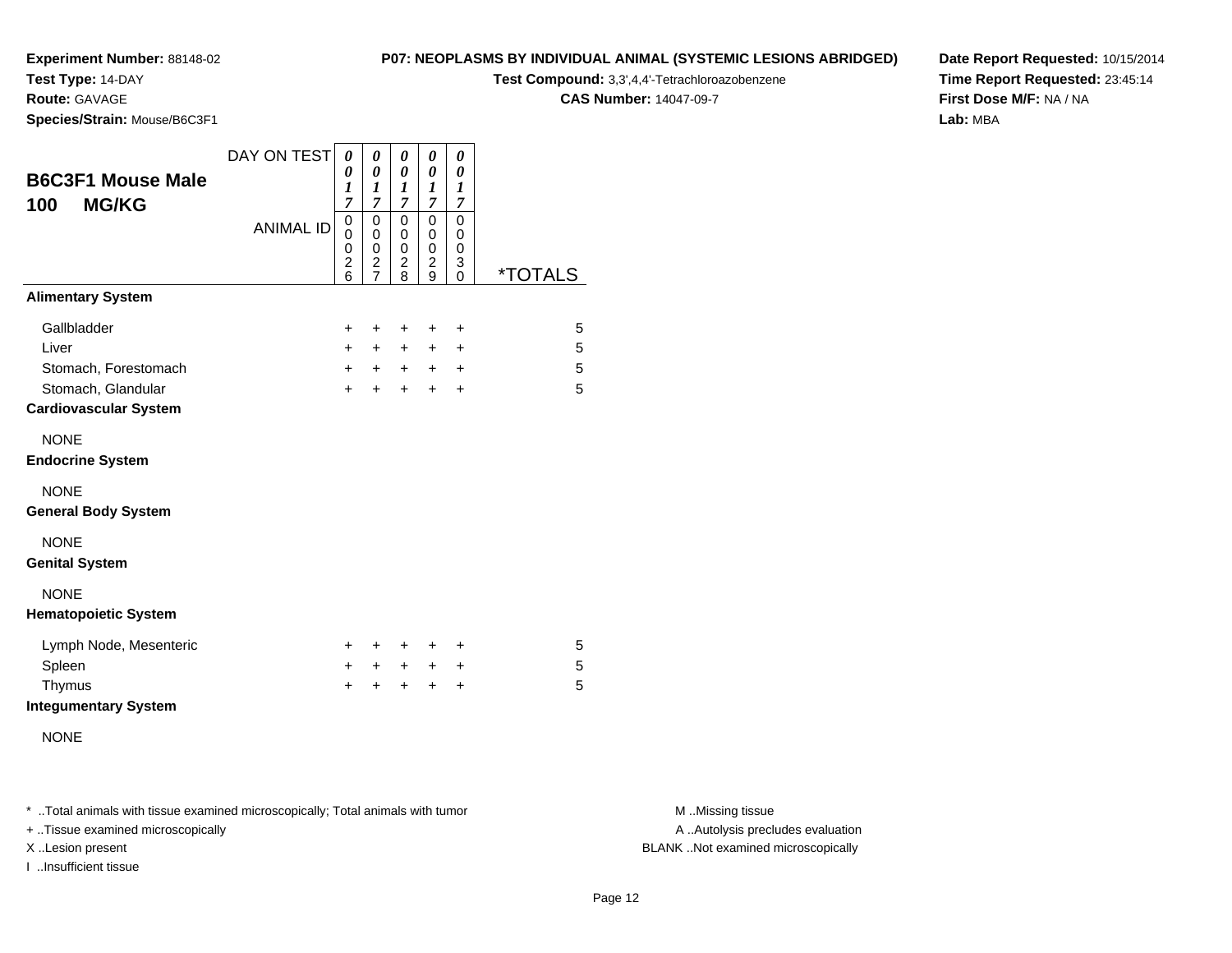**Test Type:** 14-DAY

**Route:** GAVAGE

**Species/Strain:** Mouse/B6C3F1

### **P07: NEOPLASMS BY INDIVIDUAL ANIMAL (SYSTEMIC LESIONS ABRIDGED)**

**Test Compound:** 3,3',4,4'-Tetrachloroazobenzene

**CAS Number:** 14047-09-7

**Date Report Requested:** 10/15/2014**Time Report Requested:** 23:45:14**First Dose M/F:** NA / NA**Lab:** MBA

| <b>B6C3F1 Mouse Male</b><br><b>MG/KG</b><br>100 | DAY ON TEST<br><b>ANIMAL ID</b> | 0<br>0<br>$\boldsymbol{l}$<br>7<br>$\pmb{0}$<br>$\mathbf 0$<br>0<br>$\overline{c}$<br>6 | 0<br>$\boldsymbol{\theta}$<br>$\boldsymbol{l}$<br>$\overline{7}$<br>$\,0\,$<br>$\pmb{0}$<br>$\frac{0}{2}$<br>$\overline{7}$ | 0<br>0<br>$\boldsymbol{l}$<br>$\overline{7}$<br>0<br>$\pmb{0}$<br>$\begin{smallmatrix} 0 \\ 2 \end{smallmatrix}$<br>8 | 0<br>$\boldsymbol{\theta}$<br>1<br>$\overline{7}$<br>$\mathbf 0$<br>$\pmb{0}$<br>$\pmb{0}$<br>$\boldsymbol{2}$<br>9 | 0<br>$\boldsymbol{\theta}$<br>1<br>$\overline{7}$<br>0<br>0<br>0<br>3<br>0 | <i><b>*TOTALS</b></i>        |
|-------------------------------------------------|---------------------------------|-----------------------------------------------------------------------------------------|-----------------------------------------------------------------------------------------------------------------------------|-----------------------------------------------------------------------------------------------------------------------|---------------------------------------------------------------------------------------------------------------------|----------------------------------------------------------------------------|------------------------------|
| <b>Musculoskeletal System</b>                   |                                 |                                                                                         |                                                                                                                             |                                                                                                                       |                                                                                                                     |                                                                            |                              |
| <b>NONE</b><br><b>Nervous System</b>            |                                 |                                                                                         |                                                                                                                             |                                                                                                                       |                                                                                                                     |                                                                            |                              |
| <b>NONE</b><br><b>Respiratory System</b>        |                                 |                                                                                         |                                                                                                                             |                                                                                                                       |                                                                                                                     |                                                                            |                              |
| <b>NONE</b><br><b>Special Senses System</b>     |                                 |                                                                                         |                                                                                                                             |                                                                                                                       |                                                                                                                     |                                                                            |                              |
| <b>NONE</b><br><b>Urinary System</b>            |                                 |                                                                                         |                                                                                                                             |                                                                                                                       |                                                                                                                     |                                                                            |                              |
| Kidney<br><b>SYSTEMIC LESIONS</b>               |                                 | $\ddot{}$                                                                               |                                                                                                                             |                                                                                                                       |                                                                                                                     | $\ddot{}$                                                                  | 5                            |
| Multiple Organ                                  |                                 | +                                                                                       |                                                                                                                             |                                                                                                                       |                                                                                                                     | +                                                                          | 5<br>*** END OF MALE DATA*** |

\* ..Total animals with tissue examined microscopically; Total animals with tumor **M** . Missing tissue M ..Missing tissue

+ ..Tissue examined microscopically

I ..Insufficient tissue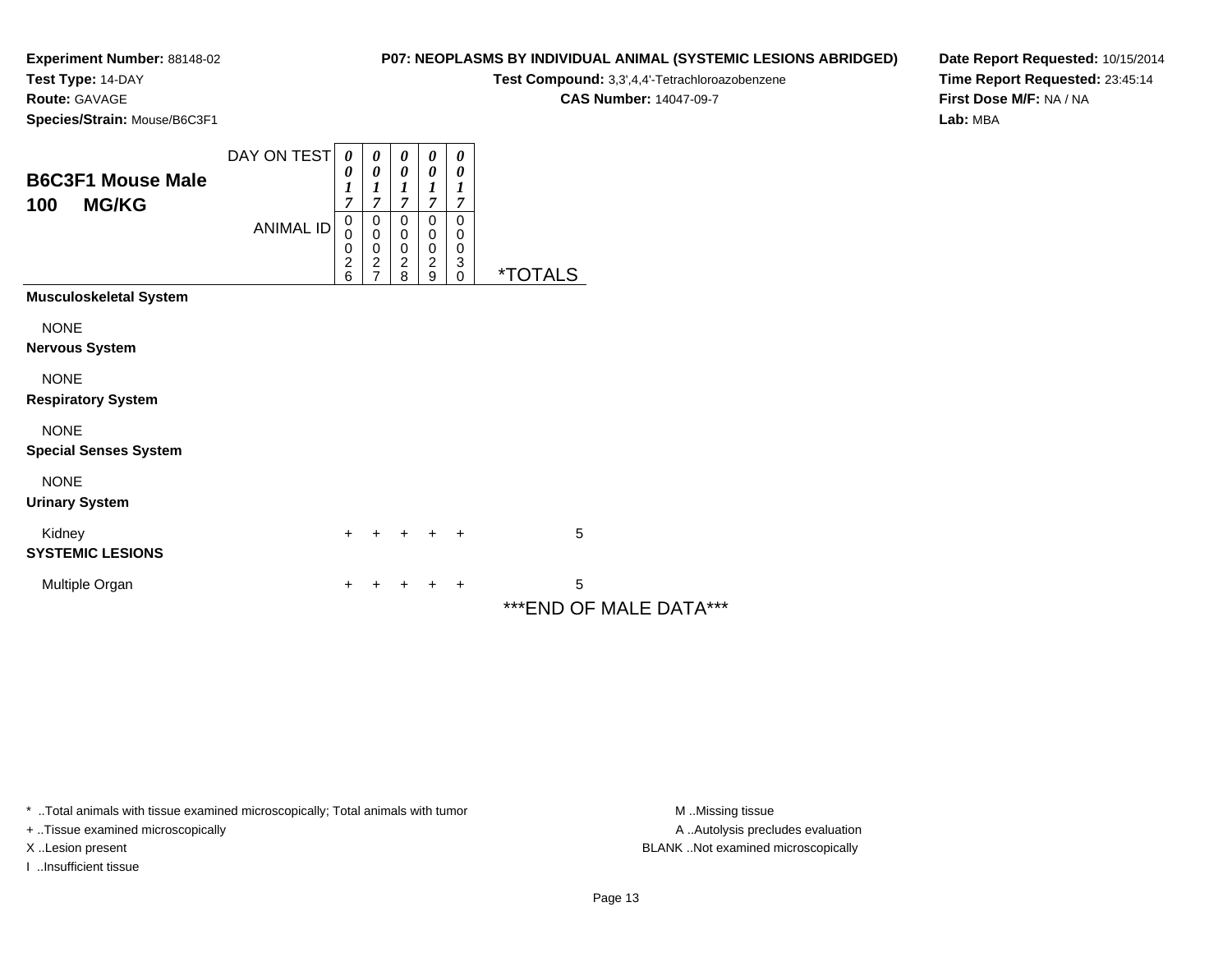**Test Type:** 14-DAY

**Route:** GAVAGE

**Species/Strain:** Mouse/B6C3F1

## **P07: NEOPLASMS BY INDIVIDUAL ANIMAL (SYSTEMIC LESIONS ABRIDGED)**

**Test Compound:** 3,3',4,4'-Tetrachloroazobenzene

**CAS Number:** 14047-09-7

**Date Report Requested:** 10/15/2014**Time Report Requested:** 23:45:14**First Dose M/F:** NA / NA**Lab:** MBA

| <b>B6C3F1 Mouse Female</b><br>0 MG/KG              | DAY ON TEST      | 0<br>0<br>$\boldsymbol{l}$<br>7 | 0<br>$\boldsymbol{\theta}$<br>1<br>$\overline{7}$ | 0<br>0<br>1<br>7      | 0<br>$\pmb{\theta}$<br>1<br>7   | 0<br>$\theta$<br>1<br>$\overline{7}$ |                       |
|----------------------------------------------------|------------------|---------------------------------|---------------------------------------------------|-----------------------|---------------------------------|--------------------------------------|-----------------------|
|                                                    | <b>ANIMAL ID</b> |                                 | $\mathbf 0$<br>0<br>0<br>3<br>$\mathfrak{p}$      | 0<br>0<br>0<br>3<br>3 | $\mathbf 0$<br>0<br>0<br>3<br>4 | $\mathbf 0$<br>0<br>0<br>3<br>5      | <i><b>*TOTALS</b></i> |
| <b>Alimentary System</b>                           |                  |                                 |                                                   |                       |                                 |                                      |                       |
| Gallbladder                                        |                  | $\ddot{}$                       | $\ddot{}$                                         | $\ddot{}$             | +                               | $\ddot{}$                            | 5                     |
| Liver                                              |                  | $+$                             | $+$                                               | $+$                   | +                               | $\ddot{}$                            | 5                     |
| Stomach, Forestomach                               |                  | $+$                             | $+$ $-$                                           | $+$                   | $+$                             | $\ddot{}$                            | 5                     |
| Stomach, Glandular<br><b>Cardiovascular System</b> |                  | $\ddot{}$                       | $\ddot{}$                                         | $+$                   | $\ddot{}$                       | $\ddot{}$                            | 5                     |
| <b>NONE</b><br><b>Endocrine System</b>             |                  |                                 |                                                   |                       |                                 |                                      |                       |
| <b>NONE</b><br><b>General Body System</b>          |                  |                                 |                                                   |                       |                                 |                                      |                       |
| <b>NONE</b><br><b>Genital System</b>               |                  |                                 |                                                   |                       |                                 |                                      |                       |
| <b>NONE</b><br><b>Hematopoietic System</b>         |                  |                                 |                                                   |                       |                                 |                                      |                       |
| Lymph Node, Mesenteric                             |                  | $\pm$                           | $\pm$                                             | $\ddot{}$             | ٠                               | $\ddot{}$                            | 5                     |
| Spleen                                             |                  | $\pm$                           | $\ddot{}$                                         | $+$                   | +                               | $\ddot{}$                            | 5                     |
| Thymus<br><b>Integumentary System</b>              |                  | $\ddot{}$                       | +                                                 | $\div$                | $\ddot{}$                       | $\ddot{}$                            | 5                     |
| <b>NONE</b>                                        |                  |                                 |                                                   |                       |                                 |                                      |                       |

\* ..Total animals with tissue examined microscopically; Total animals with tumor **M** . Missing tissue M ..Missing tissue

+ ..Tissue examined microscopically

I ..Insufficient tissue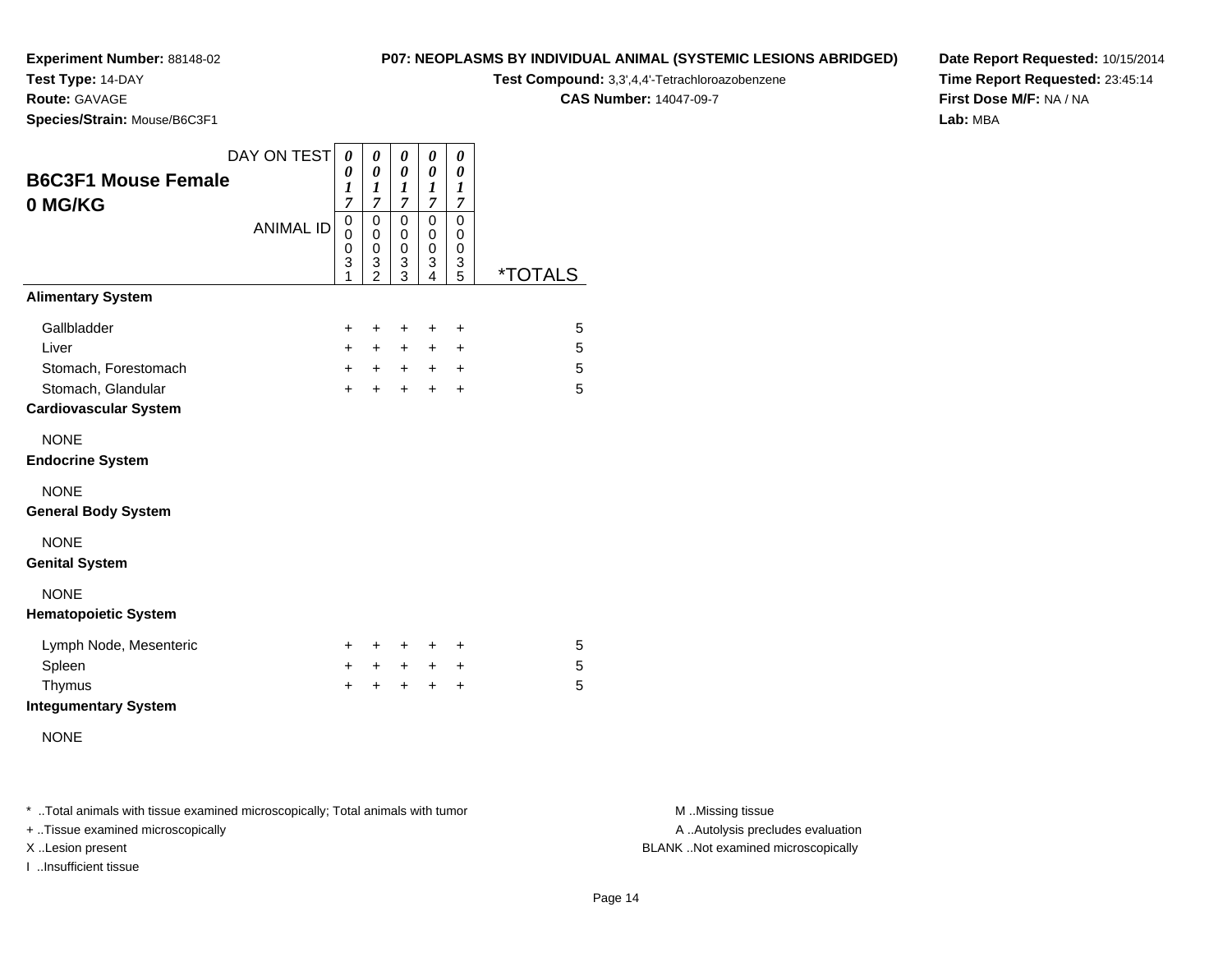**Test Type:** 14-DAY

**Route:** GAVAGE

**Species/Strain:** Mouse/B6C3F1

## **P07: NEOPLASMS BY INDIVIDUAL ANIMAL (SYSTEMIC LESIONS ABRIDGED)**

**Test Compound:** 3,3',4,4'-Tetrachloroazobenzene

**CAS Number:** 14047-09-7

**Date Report Requested:** 10/15/2014**Time Report Requested:** 23:45:14**First Dose M/F:** NA / NA**Lab:** MBA

| <b>B6C3F1 Mouse Female</b><br>0 MG/KG       | DAY ON TEST<br><b>ANIMAL ID</b> | 0<br>0<br>$\boldsymbol{l}$<br>$\overline{7}$<br>0<br>0<br>0<br>3<br>1 | 0<br>0<br>$\boldsymbol{l}$<br>$\overline{7}$<br>0<br>$\mathbf 0$<br>0<br>$\frac{3}{2}$ | 0<br>0<br>$\boldsymbol{l}$<br>$\overline{7}$<br>0<br>0<br>0<br>3<br>3 | 0<br>0<br>1<br>$\overline{\tau}$<br>0<br>$\mathbf 0$<br>$\mathbf 0$<br>$\overline{3}$<br>4 | 0<br>0<br>$\boldsymbol{l}$<br>7<br>0<br>0<br>0<br>3<br>5 | <i><b>*TOTALS</b></i> |
|---------------------------------------------|---------------------------------|-----------------------------------------------------------------------|----------------------------------------------------------------------------------------|-----------------------------------------------------------------------|--------------------------------------------------------------------------------------------|----------------------------------------------------------|-----------------------|
| <b>Musculoskeletal System</b>               |                                 |                                                                       |                                                                                        |                                                                       |                                                                                            |                                                          |                       |
| <b>NONE</b><br><b>Nervous System</b>        |                                 |                                                                       |                                                                                        |                                                                       |                                                                                            |                                                          |                       |
| <b>NONE</b><br><b>Respiratory System</b>    |                                 |                                                                       |                                                                                        |                                                                       |                                                                                            |                                                          |                       |
| <b>NONE</b><br><b>Special Senses System</b> |                                 |                                                                       |                                                                                        |                                                                       |                                                                                            |                                                          |                       |
| <b>NONE</b><br><b>Urinary System</b>        |                                 |                                                                       |                                                                                        |                                                                       |                                                                                            |                                                          |                       |
| Kidney<br><b>SYSTEMIC LESIONS</b>           |                                 | $\ddot{}$                                                             | +                                                                                      | +                                                                     | +                                                                                          | ÷                                                        | 5                     |
| Multiple Organ                              |                                 | +                                                                     |                                                                                        |                                                                       |                                                                                            | +                                                        | 5                     |

\* ..Total animals with tissue examined microscopically; Total animals with tumor **M** . Missing tissue M ..Missing tissue

+ ..Tissue examined microscopically

I ..Insufficient tissue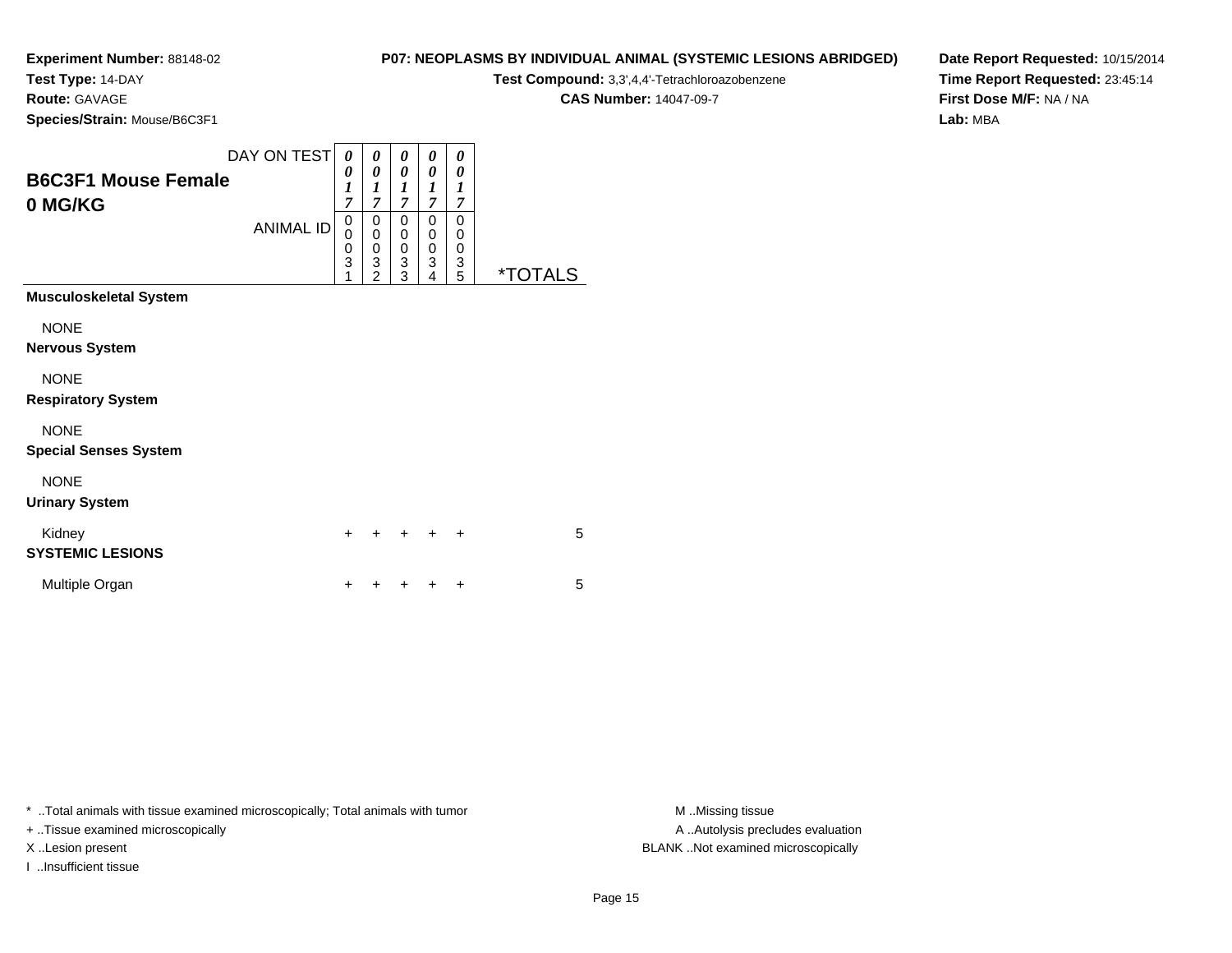| <b>Experiment Number: 88148-02</b><br>Test Type: 14-DAY<br>Route: GAVAGE<br>Species/Strain: Mouse/B6C3F1            |                  | Test Compound: 3,3',4,4'-Tetrachloroazobenzene<br><b>CAS Number: 14047-09-7</b> | <b>P07: NEOPLASMS BY INDIVIDUAL ANIMAL (SYSTEMIC LESIONS ABRIDGED)</b> | Date Report Requested: 10/15/2014<br>Time Report Requested: 23:45:14<br>First Dose M/F: NA / NA<br>Lab: MBA |
|---------------------------------------------------------------------------------------------------------------------|------------------|---------------------------------------------------------------------------------|------------------------------------------------------------------------|-------------------------------------------------------------------------------------------------------------|
|                                                                                                                     | DAY ON TEST      |                                                                                 |                                                                        |                                                                                                             |
| <b>B6C3F1 Mouse Female</b><br>1 MG/KG                                                                               | <b>ANIMAL ID</b> |                                                                                 |                                                                        |                                                                                                             |
|                                                                                                                     | *TOTALS          |                                                                                 |                                                                        |                                                                                                             |
| <b>Alimentary System</b>                                                                                            |                  |                                                                                 |                                                                        |                                                                                                             |
| <b>NONE</b><br><b>Cardiovascular System</b>                                                                         |                  |                                                                                 |                                                                        |                                                                                                             |
| <b>NONE</b><br><b>Endocrine System</b>                                                                              |                  |                                                                                 |                                                                        |                                                                                                             |
| <b>NONE</b><br><b>General Body System</b>                                                                           |                  |                                                                                 |                                                                        |                                                                                                             |
| <b>NONE</b><br><b>Genital System</b>                                                                                |                  |                                                                                 |                                                                        |                                                                                                             |
| <b>NONE</b><br><b>Hematopoietic System</b>                                                                          |                  |                                                                                 |                                                                        |                                                                                                             |
| <b>NONE</b><br><b>Integumentary System</b>                                                                          |                  |                                                                                 |                                                                        |                                                                                                             |
| <b>NONE</b><br><b>Musculoskeletal System</b>                                                                        |                  |                                                                                 |                                                                        |                                                                                                             |
| <b>NONE</b><br><b>Nervous System</b>                                                                                |                  |                                                                                 |                                                                        |                                                                                                             |
| <b>NONE</b>                                                                                                         |                  |                                                                                 |                                                                        |                                                                                                             |
|                                                                                                                     |                  |                                                                                 |                                                                        |                                                                                                             |
| * Total animals with tissue examined microscopically; Total animals with tumor<br>+ Tissue examined microscopically |                  |                                                                                 | M Missing tissue<br>A  Autolysis precludes evaluation                  |                                                                                                             |

X ..Lesion present BLANK ..Not examined microscopically

I ..Insufficient tissue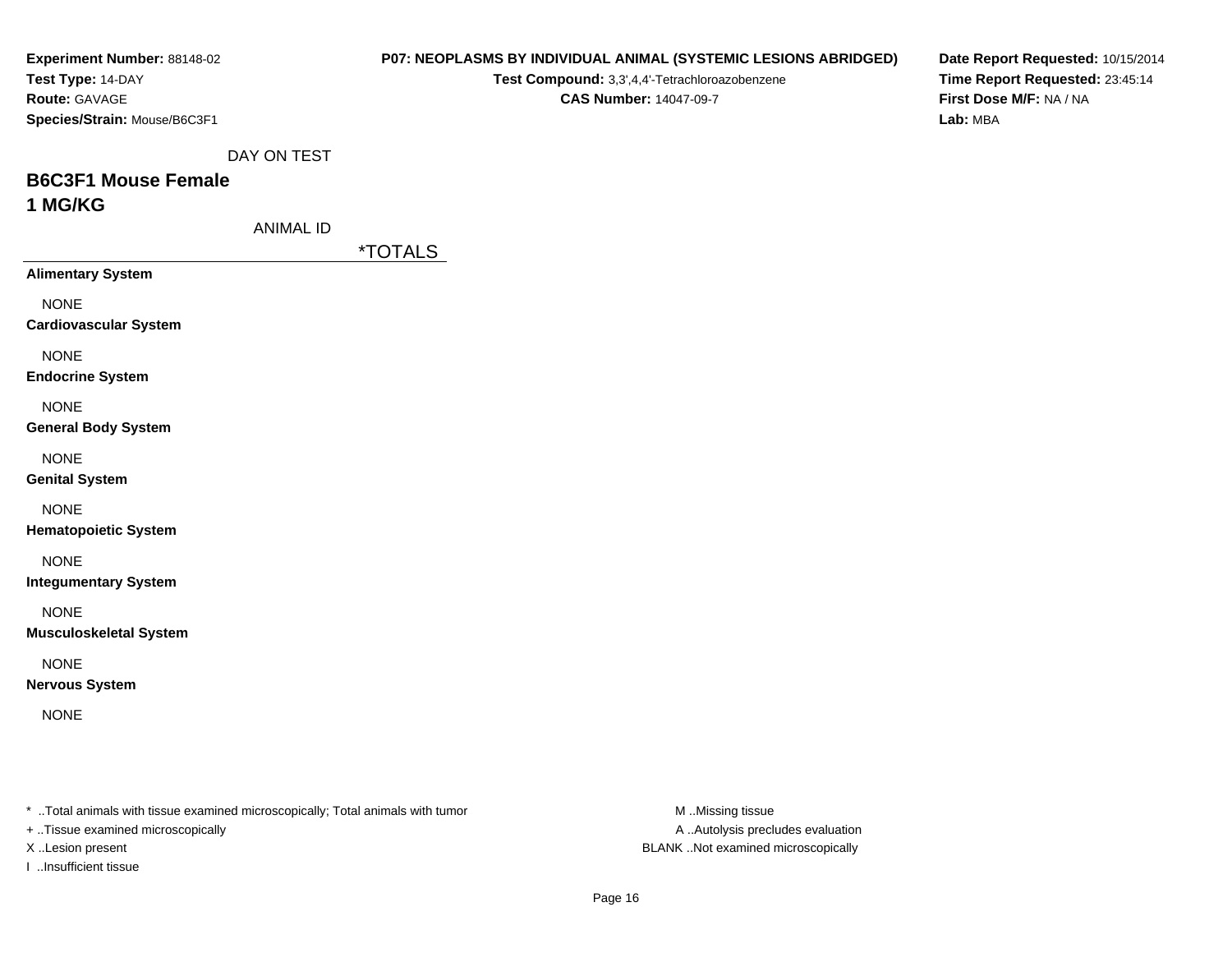| Experiment Number: 88148-02  |                  |                       | P07: NEOPLASMS BY INDIVIDUAL ANIMAL (SYSTEMIC LESIONS ABRIDGED) |  | Date Report Requested: 10/15/2014 |  |
|------------------------------|------------------|-----------------------|-----------------------------------------------------------------|--|-----------------------------------|--|
| Test Type: 14-DAY            |                  |                       | Test Compound: 3,3',4,4'-Tetrachloroazobenzene                  |  | Time Report Requested: 23:45:14   |  |
| Route: GAVAGE                |                  |                       | <b>CAS Number: 14047-09-7</b>                                   |  | First Dose M/F: NA / NA           |  |
| Species/Strain: Mouse/B6C3F1 |                  |                       |                                                                 |  | Lab: MBA                          |  |
|                              | DAY ON TEST      |                       |                                                                 |  |                                   |  |
| <b>B6C3F1 Mouse Female</b>   |                  |                       |                                                                 |  |                                   |  |
| 1 MG/KG                      |                  |                       |                                                                 |  |                                   |  |
|                              | <b>ANIMAL ID</b> |                       |                                                                 |  |                                   |  |
|                              |                  | <i><b>*TOTALS</b></i> |                                                                 |  |                                   |  |
| <b>Respiratory System</b>    |                  |                       |                                                                 |  |                                   |  |
| <b>NONE</b>                  |                  |                       |                                                                 |  |                                   |  |
| <b>Special Senses System</b> |                  |                       |                                                                 |  |                                   |  |
| <b>NONE</b>                  |                  |                       |                                                                 |  |                                   |  |
| <b>Urinary System</b>        |                  |                       |                                                                 |  |                                   |  |
| <b>NONE</b>                  |                  |                       |                                                                 |  |                                   |  |
| <b>SYSTEMIC LESIONS</b>      |                  |                       |                                                                 |  |                                   |  |
| Multiple Organ               |                  | 0                     |                                                                 |  |                                   |  |
|                              |                  |                       |                                                                 |  |                                   |  |
|                              |                  |                       |                                                                 |  |                                   |  |

\* ..Total animals with tissue examined microscopically; Total animals with tumor M..Missing tissue M ..Missing tissue

+ ..Tissue examined microscopically

I ..Insufficient tissue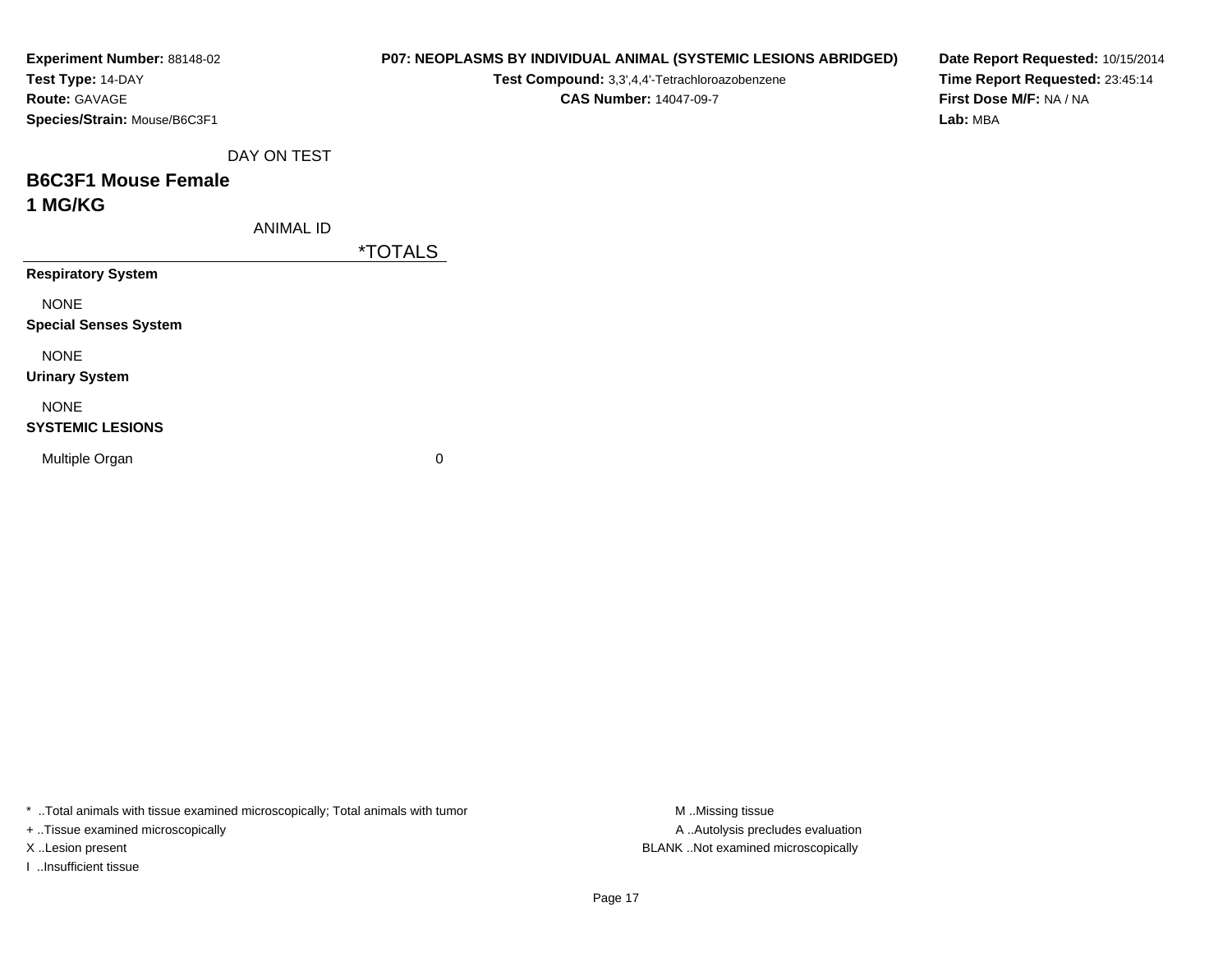| Experiment Number: 88148-02  |
|------------------------------|
| <b>Test Type: 14-DAY</b>     |
| <b>Route: GAVAGE</b>         |
| Species/Strain: Mouse/B6C3F1 |

# **P07: NEOPLASMS BY INDIVIDUAL ANIMAL (SYSTEMIC LESIONS ABRIDGED)**

**Test Compound:** 3,3',4,4'-Tetrachloroazobenzene**CAS Number:** 14047-09-7

**Date Report Requested:** 10/15/2014**Time Report Requested:** 23:45:14**First Dose M/F:** NA / NA**Lab:** MBA

DAY ON TEST

# **B6C3F1 Mouse Female3.2 MG/KG**

ANIMAL ID

\*TOTALS

**Alimentary System**

NONE

**Cardiovascular System**

NONE

**Endocrine System**

NONE

**General Body System**

NONE

**Genital System**

NONE

**Hematopoietic System**

NONE

**Integumentary System**

NONE

**Musculoskeletal System**

NONE

**Nervous System**

NONE

\* ..Total animals with tissue examined microscopically; Total animals with tumor **M** ..Missing tissue M ..Missing tissue

+ ..Tissue examined microscopically

I ..Insufficient tissue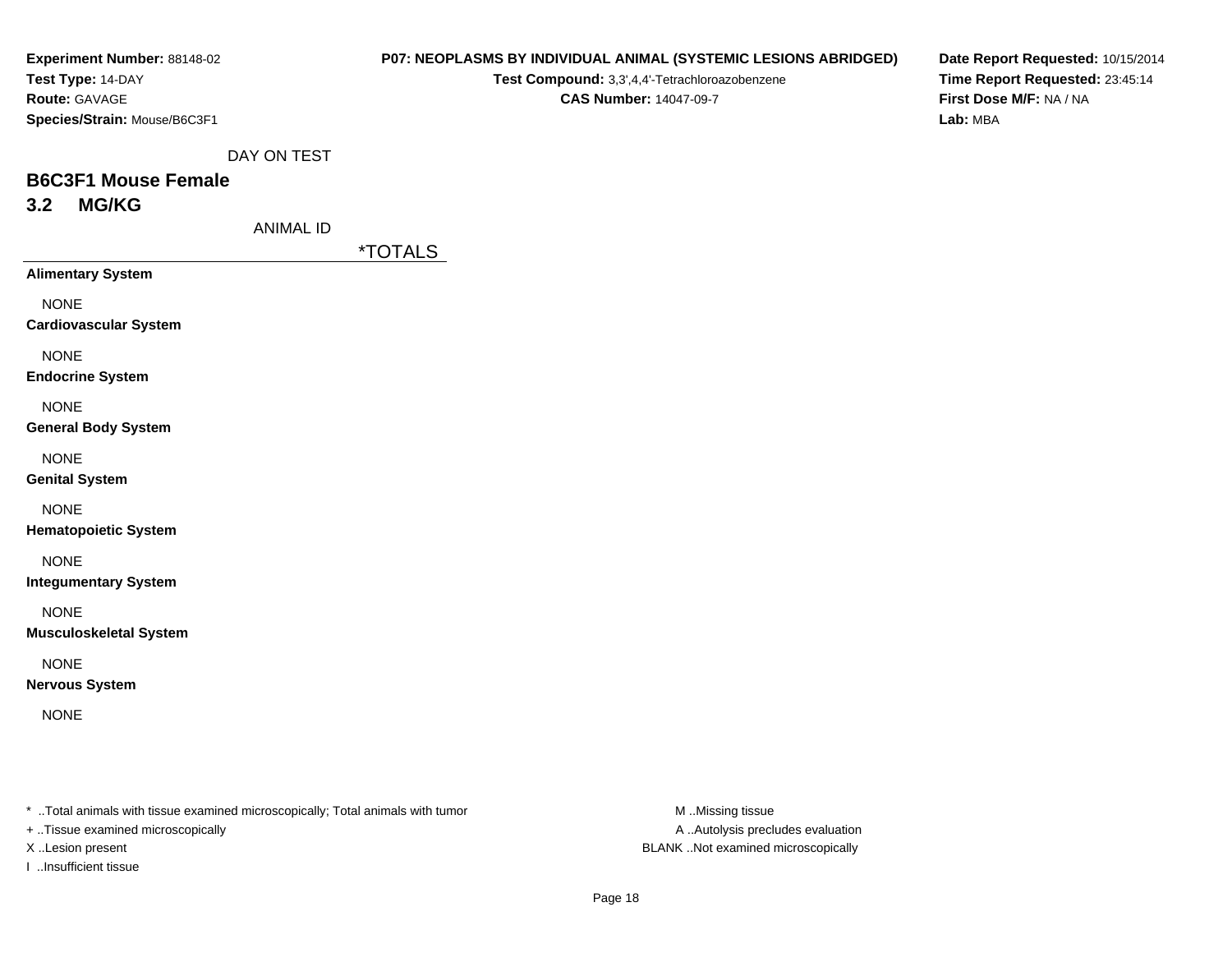| Experiment Number: 88148-02  |
|------------------------------|
| Test Type: 14-DAY            |
| <b>Route:</b> GAVAGE         |
| Species/Strain: Mouse/B6C3F1 |

#### **P07: NEOPLASMS BY INDIVIDUAL ANIMAL (SYSTEMIC LESIONS ABRIDGED)**

**Test Compound:** 3,3',4,4'-Tetrachloroazobenzene

**CAS Number:** 14047-09-7

**Date Report Requested:** 10/15/2014**Time Report Requested:** 23:45:14**First Dose M/F:** NA / NA**Lab:** MBA

DAY ON TEST

# **B6C3F1 Mouse Female3.2 MG/KG**

ANIMAL ID

\*TOTALS

**Respiratory System**

NONE

**Special Senses System**

NONE

**Urinary System**

NONE

#### **SYSTEMIC LESIONS**

Multiple Organ

 $\mathbf n$  0

\* ..Total animals with tissue examined microscopically; Total animals with tumor **M** ...Missing tissue M ...Missing tissue

+ ..Tissue examined microscopically

I ..Insufficient tissue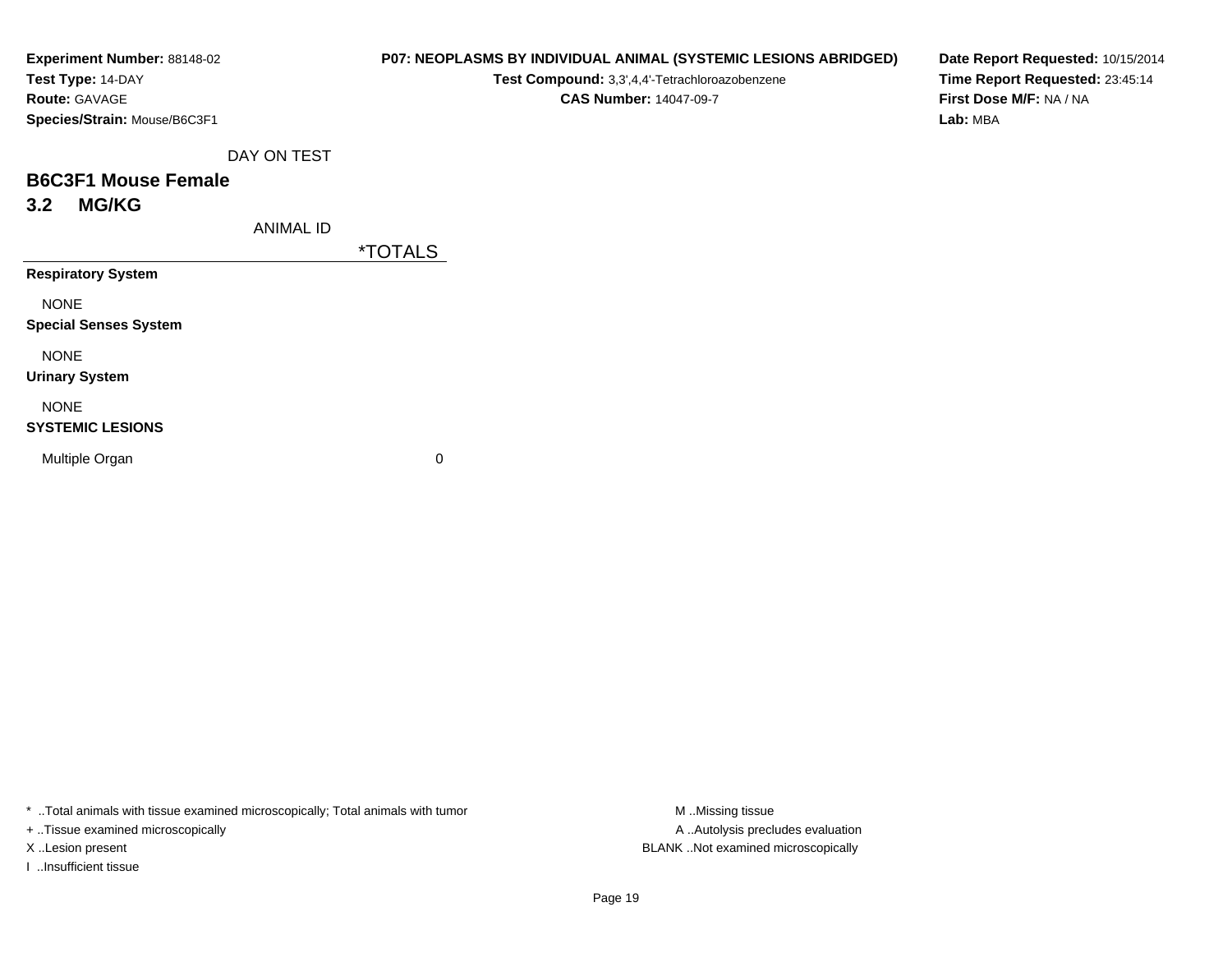| <b>Experiment Number: 88148-02</b>                                             |                       | <b>P07: NEOPLASMS BY INDIVIDUAL ANIMAL (SYSTEMIC LESIONS ABRIDGED)</b> | Date Report Requested: 10/15/2014 |
|--------------------------------------------------------------------------------|-----------------------|------------------------------------------------------------------------|-----------------------------------|
| Test Type: 14-DAY                                                              |                       | Test Compound: 3,3',4,4'-Tetrachloroazobenzene                         | Time Report Requested: 23:45:14   |
| Route: GAVAGE                                                                  |                       | <b>CAS Number: 14047-09-7</b>                                          | First Dose M/F: NA / NA           |
| Species/Strain: Mouse/B6C3F1                                                   |                       |                                                                        | Lab: MBA                          |
|                                                                                | DAY ON TEST           |                                                                        |                                   |
| <b>B6C3F1 Mouse Female</b>                                                     |                       |                                                                        |                                   |
| 10 MG/KG                                                                       |                       |                                                                        |                                   |
|                                                                                | <b>ANIMAL ID</b>      |                                                                        |                                   |
|                                                                                | <i><b>*TOTALS</b></i> |                                                                        |                                   |
| <b>Alimentary System</b>                                                       |                       |                                                                        |                                   |
| <b>NONE</b>                                                                    |                       |                                                                        |                                   |
| <b>Cardiovascular System</b>                                                   |                       |                                                                        |                                   |
|                                                                                |                       |                                                                        |                                   |
| <b>NONE</b>                                                                    |                       |                                                                        |                                   |
| <b>Endocrine System</b>                                                        |                       |                                                                        |                                   |
| <b>NONE</b>                                                                    |                       |                                                                        |                                   |
| <b>General Body System</b>                                                     |                       |                                                                        |                                   |
| <b>NONE</b>                                                                    |                       |                                                                        |                                   |
| <b>Genital System</b>                                                          |                       |                                                                        |                                   |
| <b>NONE</b>                                                                    |                       |                                                                        |                                   |
| <b>Hematopoietic System</b>                                                    |                       |                                                                        |                                   |
|                                                                                |                       |                                                                        |                                   |
| <b>NONE</b>                                                                    |                       |                                                                        |                                   |
| <b>Integumentary System</b>                                                    |                       |                                                                        |                                   |
| <b>NONE</b>                                                                    |                       |                                                                        |                                   |
| <b>Musculoskeletal System</b>                                                  |                       |                                                                        |                                   |
| <b>NONE</b>                                                                    |                       |                                                                        |                                   |
| <b>Nervous System</b>                                                          |                       |                                                                        |                                   |
|                                                                                |                       |                                                                        |                                   |
| <b>NONE</b>                                                                    |                       |                                                                        |                                   |
|                                                                                |                       |                                                                        |                                   |
|                                                                                |                       |                                                                        |                                   |
| * Total animals with tissue examined microscopically; Total animals with tumor |                       | M Missing tissue                                                       |                                   |
| + Tissue examined microscopically                                              |                       | A  Autolysis precludes evaluation                                      |                                   |
| X Lesion present                                                               |                       | BLANK Not examined microscopically                                     |                                   |

I ..Insufficient tissue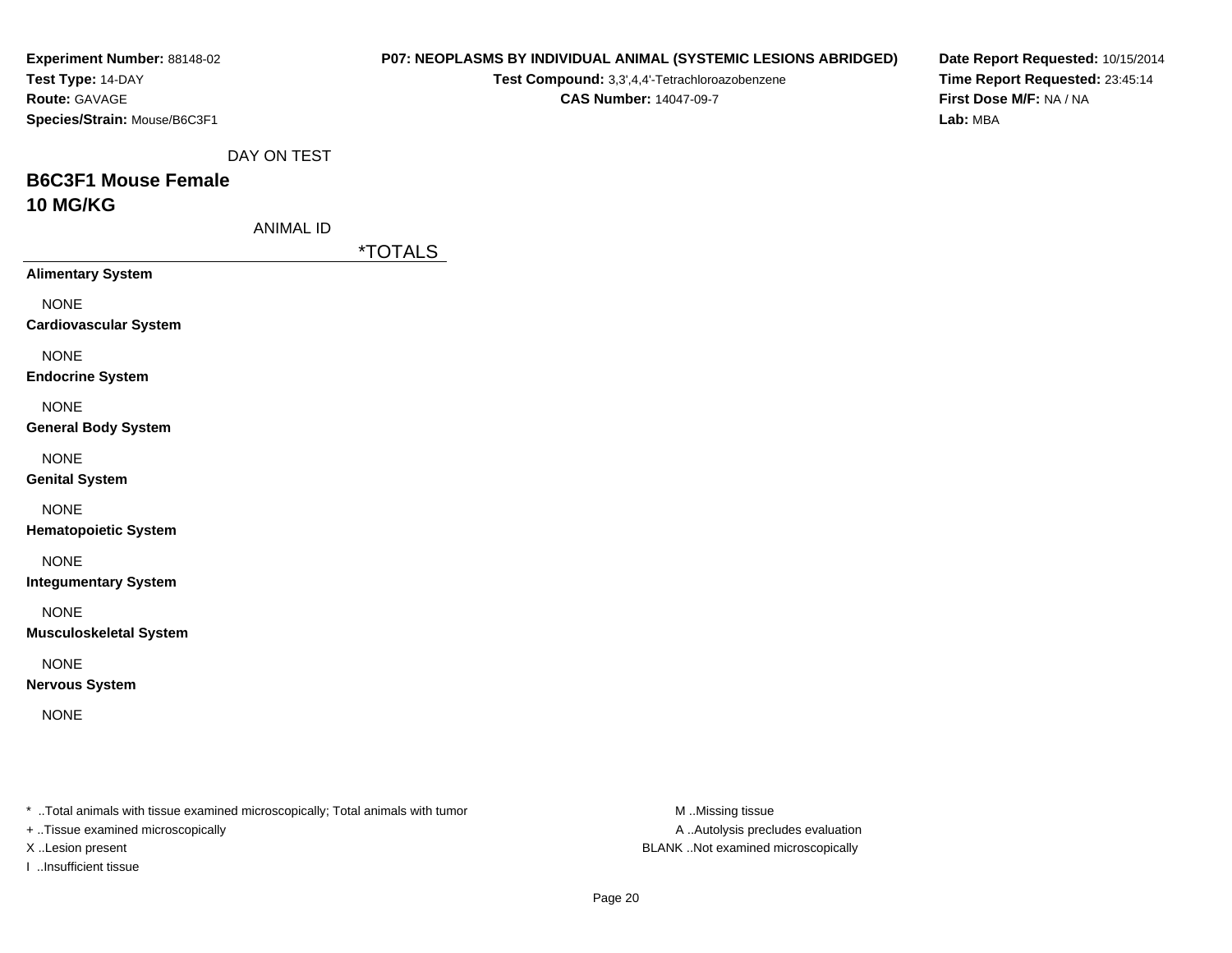| Experiment Number: 88148-02<br>Test Type: 14-DAY |                  |                       | Test Compound: 3,3',4,4'-Tetrachloroazobenzene | P07: NEOPLASMS BY INDIVIDUAL ANIMAL (SYSTEMIC LESIONS ABRIDGED) | Date Report Requested: 10/15/2014<br>Time Report Requested: 23:45:14 |  |  |
|--------------------------------------------------|------------------|-----------------------|------------------------------------------------|-----------------------------------------------------------------|----------------------------------------------------------------------|--|--|
| Route: GAVAGE                                    |                  |                       | <b>CAS Number: 14047-09-7</b>                  |                                                                 | First Dose M/F: NA / NA                                              |  |  |
| Species/Strain: Mouse/B6C3F1                     |                  |                       |                                                |                                                                 | Lab: MBA                                                             |  |  |
|                                                  | DAY ON TEST      |                       |                                                |                                                                 |                                                                      |  |  |
| <b>B6C3F1 Mouse Female</b>                       |                  |                       |                                                |                                                                 |                                                                      |  |  |
| <b>10 MG/KG</b>                                  |                  |                       |                                                |                                                                 |                                                                      |  |  |
|                                                  | <b>ANIMAL ID</b> |                       |                                                |                                                                 |                                                                      |  |  |
|                                                  |                  | <i><b>*TOTALS</b></i> |                                                |                                                                 |                                                                      |  |  |
| <b>Respiratory System</b>                        |                  |                       |                                                |                                                                 |                                                                      |  |  |
| <b>NONE</b>                                      |                  |                       |                                                |                                                                 |                                                                      |  |  |
| <b>Special Senses System</b>                     |                  |                       |                                                |                                                                 |                                                                      |  |  |
| <b>NONE</b>                                      |                  |                       |                                                |                                                                 |                                                                      |  |  |
| <b>Urinary System</b>                            |                  |                       |                                                |                                                                 |                                                                      |  |  |
| <b>NONE</b>                                      |                  |                       |                                                |                                                                 |                                                                      |  |  |
| <b>SYSTEMIC LESIONS</b>                          |                  |                       |                                                |                                                                 |                                                                      |  |  |
| Multiple Organ                                   |                  | 0                     |                                                |                                                                 |                                                                      |  |  |
|                                                  |                  |                       |                                                |                                                                 |                                                                      |  |  |
|                                                  |                  |                       |                                                |                                                                 |                                                                      |  |  |

\* ..Total animals with tissue examined microscopically; Total animals with tumor M..Missing tissue M ..Missing tissue

+ ..Tissue examined microscopically

I ..Insufficient tissue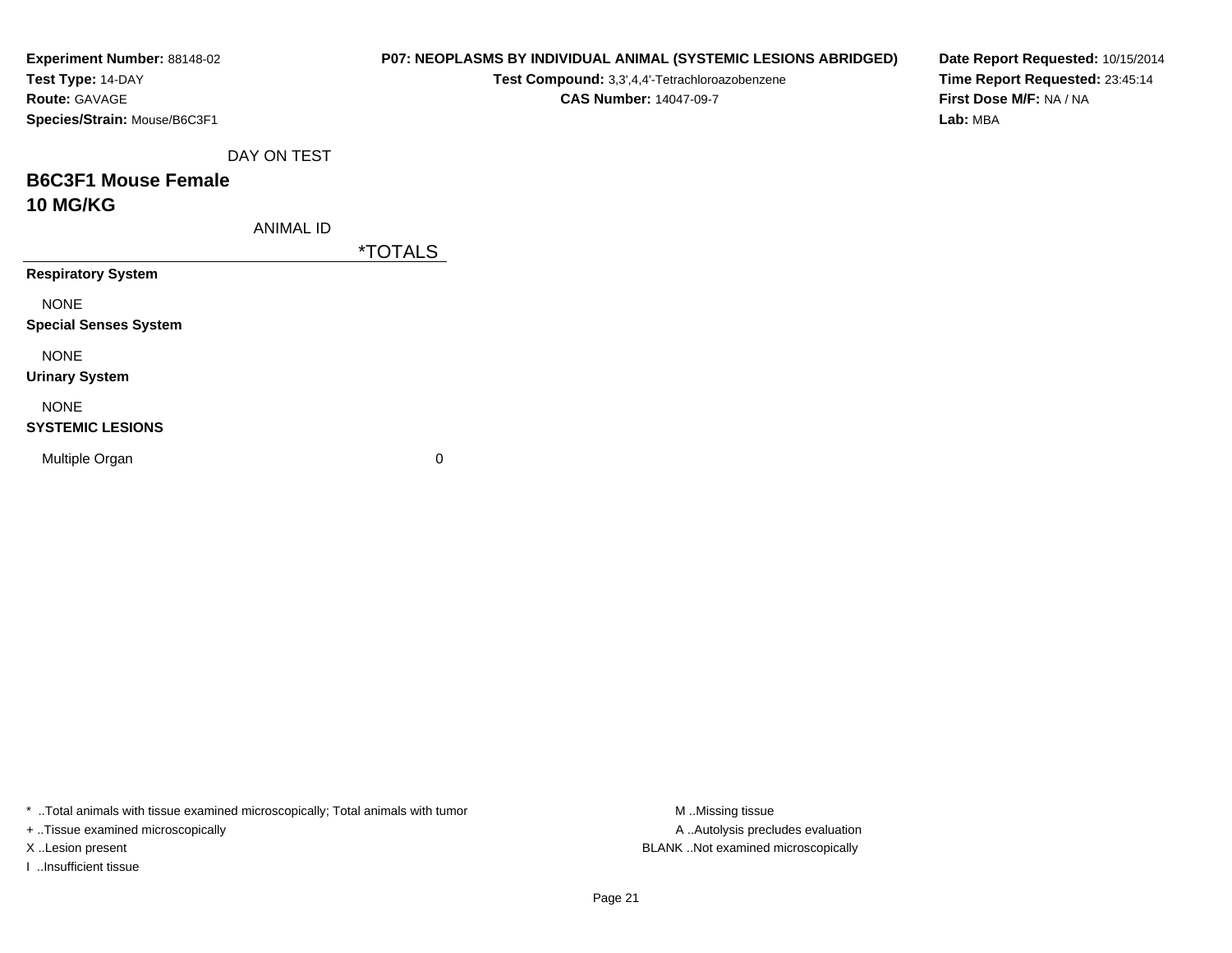**Test Type:** 14-DAY

**Route:** GAVAGE

**Species/Strain:** Mouse/B6C3F1

# **P07: NEOPLASMS BY INDIVIDUAL ANIMAL (SYSTEMIC LESIONS ABRIDGED)**

**Test Compound:** 3,3',4,4'-Tetrachloroazobenzene

**CAS Number:** 14047-09-7

**Date Report Requested:** 10/15/2014**Time Report Requested:** 23:45:14**First Dose M/F:** NA / NA**Lab:** MBA

|                                                                                                                      | DAY ON TEST      | $\boldsymbol{\theta}$ | $\pmb{\theta}$                                              | 0                            | 0                                                             | 0                                           |                       |                                                       |
|----------------------------------------------------------------------------------------------------------------------|------------------|-----------------------|-------------------------------------------------------------|------------------------------|---------------------------------------------------------------|---------------------------------------------|-----------------------|-------------------------------------------------------|
| <b>B6C3F1 Mouse Female</b><br>32 MG/KG                                                                               |                  | 0<br>1<br>7           | $\boldsymbol{\theta}$<br>$\boldsymbol{l}$<br>$\overline{7}$ | 0<br>1<br>$\overline{7}$     | $\boldsymbol{\theta}$<br>$\boldsymbol{l}$<br>$\boldsymbol{7}$ | 0<br>$\boldsymbol{l}$<br>$\boldsymbol{7}$   |                       |                                                       |
|                                                                                                                      | <b>ANIMAL ID</b> | 0<br>0<br>0<br>5<br>1 | $\,0\,$<br>0<br>0<br>5<br>$\overline{2}$                    | 0<br>0<br>0<br>$\frac{5}{3}$ | $\pmb{0}$<br>0<br>0<br>5<br>4                                 | $\boldsymbol{0}$<br>0<br>0<br>$\frac{5}{5}$ | <i><b>*TOTALS</b></i> |                                                       |
| <b>Alimentary System</b>                                                                                             |                  |                       |                                                             |                              |                                                               |                                             |                       |                                                       |
| <b>NONE</b><br><b>Cardiovascular System</b>                                                                          |                  |                       |                                                             |                              |                                                               |                                             |                       |                                                       |
| <b>NONE</b><br><b>Endocrine System</b>                                                                               |                  |                       |                                                             |                              |                                                               |                                             |                       |                                                       |
| <b>NONE</b><br><b>General Body System</b>                                                                            |                  |                       |                                                             |                              |                                                               |                                             |                       |                                                       |
| <b>NONE</b><br><b>Genital System</b>                                                                                 |                  |                       |                                                             |                              |                                                               |                                             |                       |                                                       |
| <b>NONE</b><br><b>Hematopoietic System</b>                                                                           |                  |                       |                                                             |                              |                                                               |                                             |                       |                                                       |
| Spleen<br>Thymus<br><b>Integumentary System</b>                                                                      |                  | +<br>$+$              | $\pm$                                                       | $+ + +$                      | + + +                                                         | $\ddot{}$                                   | 5<br>5                |                                                       |
| <b>NONE</b><br><b>Musculoskeletal System</b>                                                                         |                  |                       |                                                             |                              |                                                               |                                             |                       |                                                       |
| <b>NONE</b><br><b>Nervous System</b>                                                                                 |                  |                       |                                                             |                              |                                                               |                                             |                       |                                                       |
| *  Total animals with tissue examined microscopically; Total animals with tumor<br>+ Tissue examined microscopically |                  |                       |                                                             |                              |                                                               |                                             |                       | M Missing tissue<br>A  Autolysis precludes evaluation |
| X Lesion present                                                                                                     |                  |                       |                                                             |                              |                                                               |                                             |                       | BLANK Not examined microscopically                    |

I ..Insufficient tissue

M ..Missing tissue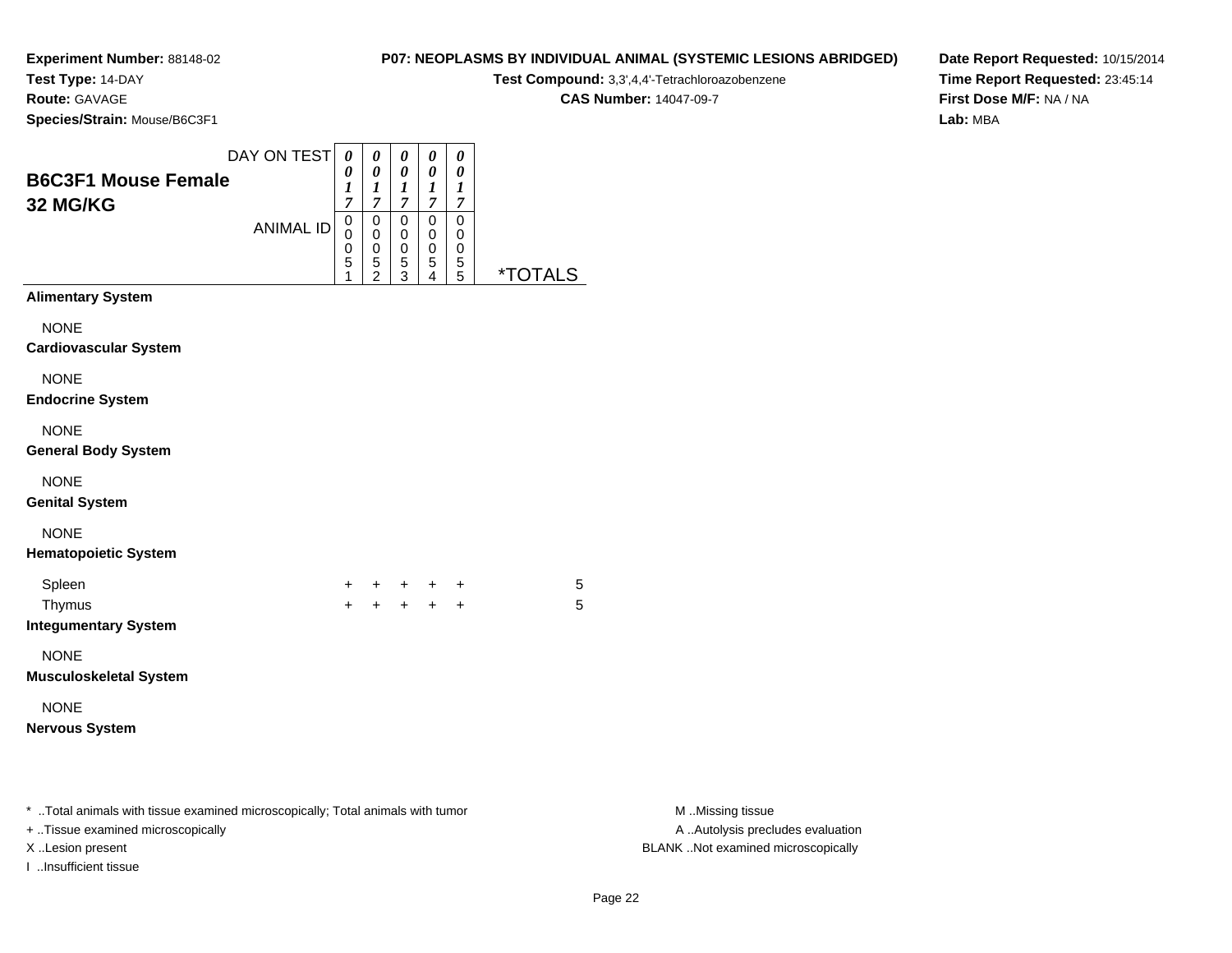**Test Type:** 14-DAY

**Route:** GAVAGE

**Species/Strain:** Mouse/B6C3F1

### **P07: NEOPLASMS BY INDIVIDUAL ANIMAL (SYSTEMIC LESIONS ABRIDGED)**

**Test Compound:** 3,3',4,4'-Tetrachloroazobenzene

**CAS Number:** 14047-09-7

**Date Report Requested:** 10/15/2014**Time Report Requested:** 23:45:14**First Dose M/F:** NA / NA**Lab:** MBA

|                                        | DAY ON TEST      | 0                        | 0                                  | 0                     | 0                     | 0                     |                       |
|----------------------------------------|------------------|--------------------------|------------------------------------|-----------------------|-----------------------|-----------------------|-----------------------|
| <b>B6C3F1 Mouse Female</b><br>32 MG/KG |                  | 0<br>1<br>$\overline{7}$ | 0<br>1<br>$\overline{7}$           | 0<br>1<br>7           | 0<br>1<br>7           | 0<br>1<br>7           |                       |
|                                        | <b>ANIMAL ID</b> | 0<br>0<br>0<br>5<br>4    | 0<br>0<br>0<br>5<br>$\overline{2}$ | 0<br>0<br>0<br>5<br>3 | 0<br>0<br>0<br>5<br>4 | 0<br>0<br>0<br>5<br>5 | <i><b>*TOTALS</b></i> |
| <b>NONE</b>                            |                  |                          |                                    |                       |                       |                       |                       |
| <b>Respiratory System</b>              |                  |                          |                                    |                       |                       |                       |                       |
| <b>NONE</b>                            |                  |                          |                                    |                       |                       |                       |                       |
| <b>Special Senses System</b>           |                  |                          |                                    |                       |                       |                       |                       |
| <b>NONE</b>                            |                  |                          |                                    |                       |                       |                       |                       |
| <b>Urinary System</b>                  |                  |                          |                                    |                       |                       |                       |                       |
| <b>NONE</b><br><b>SYSTEMIC LESIONS</b> |                  |                          |                                    |                       |                       |                       |                       |

<sup>+</sup> <sup>+</sup> <sup>+</sup> <sup>+</sup> <sup>5</sup>

\* ..Total animals with tissue examined microscopically; Total animals with tumor **M** . Missing tissue M ..Missing tissue

n  $+$ 

+ ..Tissue examined microscopically

I ..Insufficient tissue

Multiple Organ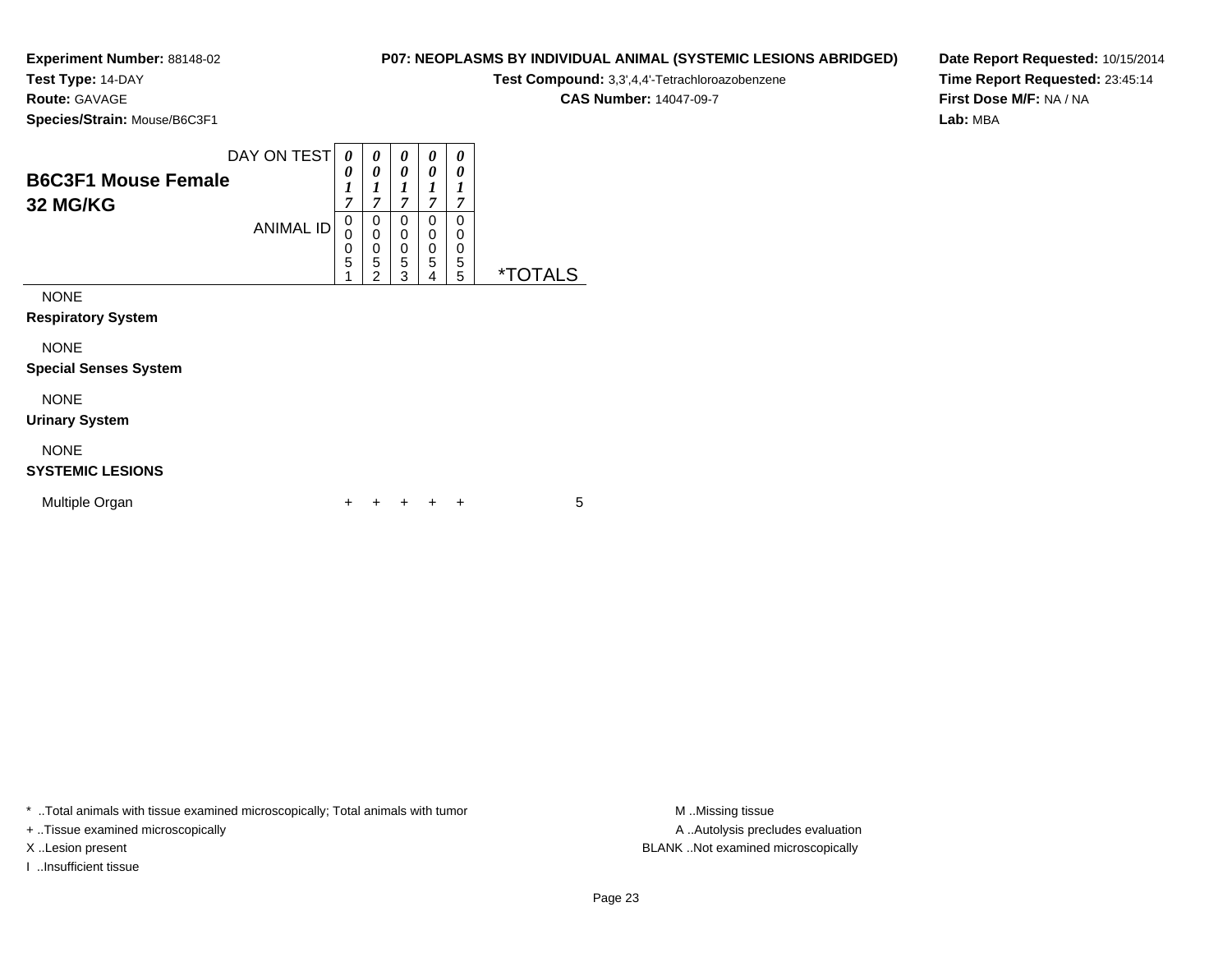**Test Type:** 14-DAY

**Route:** GAVAGE

**Species/Strain:** Mouse/B6C3F1

**Test Compound:** 3,3',4,4'-Tetrachloroazobenzene

**CAS Number:** 14047-09-7

**Date Report Requested:** 10/15/2014**Time Report Requested:** 23:45:14**First Dose M/F:** NA / NA**Lab:** MBA

| <b>B6C3F1 Mouse Female</b><br><b>MG/KG</b><br>100                                                  | DAY ON TEST      | 0<br>0<br>1<br>$\overline{7}$          | 0<br>0<br>1<br>$\overline{7}$                          | 0<br>0<br>1<br>$\overline{7}$          | 0<br>0<br>$\boldsymbol{l}$<br>$\overline{7}$ | 0<br>0<br>1<br>7         |                       |
|----------------------------------------------------------------------------------------------------|------------------|----------------------------------------|--------------------------------------------------------|----------------------------------------|----------------------------------------------|--------------------------|-----------------------|
|                                                                                                    | <b>ANIMAL ID</b> | $\mathbf 0$<br>0<br>0<br>5<br>6        | $\mathsf 0$<br>0<br>$\mathbf 0$<br>5<br>$\overline{7}$ | $\mathbf 0$<br>0<br>0<br>5<br>8        | 0<br>0<br>0<br>5<br>9                        | 0<br>0<br>0<br>6<br>0    | <i><b>*TOTALS</b></i> |
| <b>Alimentary System</b>                                                                           |                  |                                        |                                                        |                                        |                                              |                          |                       |
| Gallbladder<br>Liver<br>Stomach, Forestomach<br>Stomach, Glandular<br><b>Cardiovascular System</b> |                  | $\ddot{}$<br>$\pm$<br>$+$<br>$\ddot{}$ | +<br>$\pm$<br>$+$<br>$\ddot{}$                         | $\ddot{}$<br>$\pm$<br>$+$<br>$\ddot{}$ | $\ddot{}$<br>$\ddot{}$<br>$\pm$<br>$\ddot{}$ | +<br>٠<br>$\ddot{}$<br>+ | 5<br>5<br>5<br>5      |
| <b>NONE</b><br><b>Endocrine System</b>                                                             |                  |                                        |                                                        |                                        |                                              |                          |                       |
| <b>NONE</b><br><b>General Body System</b>                                                          |                  |                                        |                                                        |                                        |                                              |                          |                       |
| <b>NONE</b><br><b>Genital System</b>                                                               |                  |                                        |                                                        |                                        |                                              |                          |                       |
| <b>NONE</b><br><b>Hematopoietic System</b>                                                         |                  |                                        |                                                        |                                        |                                              |                          |                       |
| Lymph Node, Mesenteric<br>Spleen<br>Thymus<br><b>Integumentary System</b>                          |                  | $\pm$<br>$\ddot{}$<br>$\ddot{}$        | ÷.<br>$\pm$<br>$\div$                                  | +<br>$\ddot{}$<br>$\ddot{}$            | +<br>$\ddot{}$<br>$\ddot{}$                  | +<br>+<br>$\ddot{}$      | 5<br>5<br>5           |
| <b>NONE</b>                                                                                        |                  |                                        |                                                        |                                        |                                              |                          |                       |

\* ..Total animals with tissue examined microscopically; Total animals with tumor **M** . Missing tissue M ..Missing tissue

+ ..Tissue examined microscopically

I ..Insufficient tissue